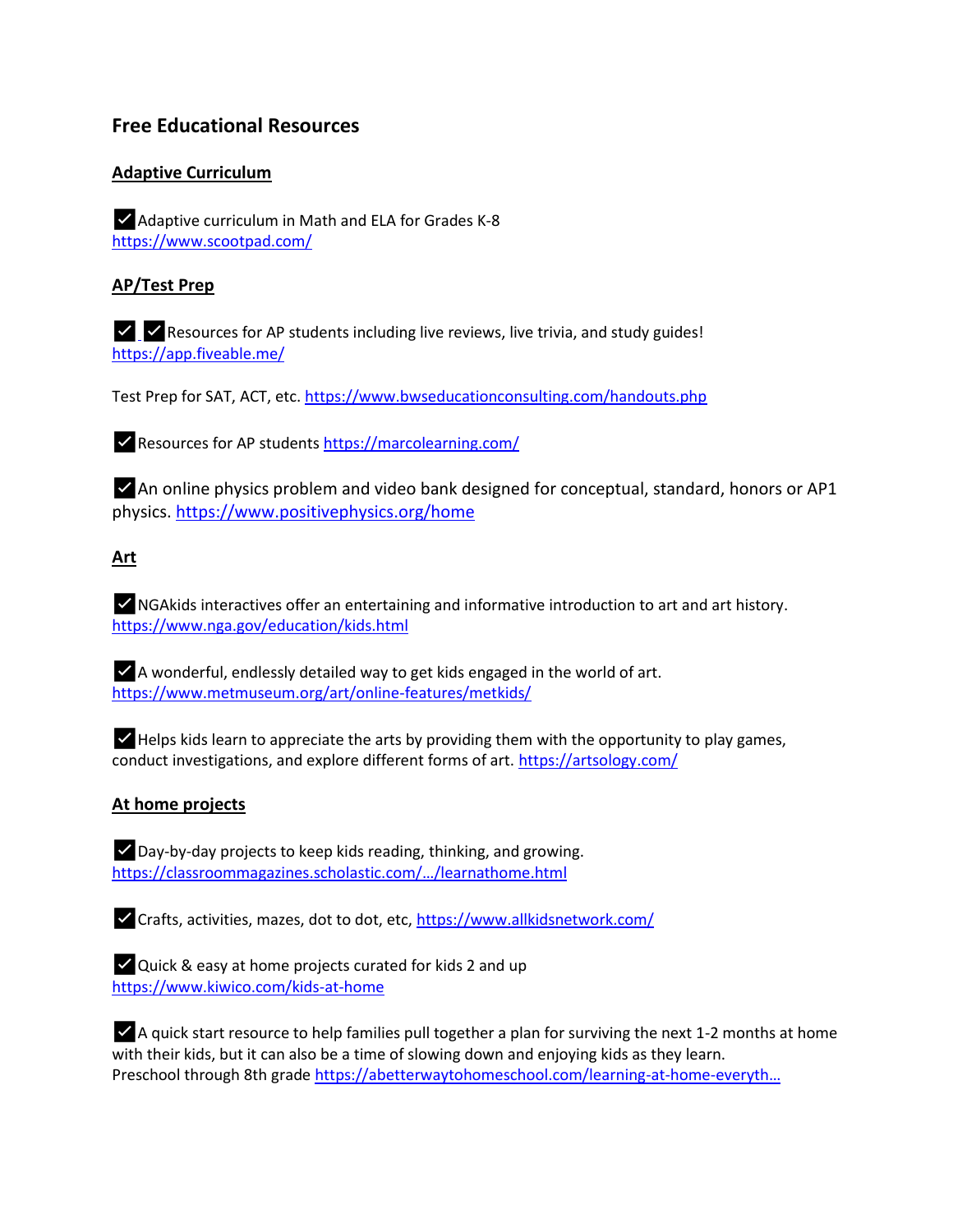✅Every course you could possibly want to homeschool preschool - 8 [https://allinonehomeschool.com/](https://l.facebook.com/l.php?u=https%3A%2F%2Fallinonehomeschool.com%2F%3Ffbclid%3DIwAR2DnaUODgB5RuXxgqyOsIbq8NatMrbu0aXcWCuWxywRtoagRkmVfSM1TEs&h=AT1MzU2DT7x9MlCIM0s15xu-_OJSw1mdPjgxCi-LlsNaEZbAXKo96YlGgNHWrnfrsZ6SloeG3E6G09Aa2CD1i2C6nHMV-FQss2YcarZkJ5yTdOX1n9mGw6RLFsTajfsXIj3c6WnsAeVd1GKDOw-EVjIgcYMBWeFdartFUg)

✅Every course you could possibly want to homeschool for high school [https://allinonehighschool.com/](https://l.facebook.com/l.php?u=https%3A%2F%2Fallinonehighschool.com%2F%3Ffbclid%3DIwAR1tuXoli2DK3oslHmC0Jd0ISUkP6CuUO-VmX86w5fIMr1I1Qx8G9fVI-7k&h=AT0j-X0Ww0JmfnDxBrgKqZJhZxsd3CKcKrNhL_Z346cbH25as6GnE5q1Ig5AVXrSJ2lmsIY7ljSdnODelBNk-l1zMmzR_FCi1BvWJO72fQgWlsITF-hz4j75SAZAbU0qCq0PDz7U7nuK_DijICurAMn0gqWQ0qK-S-i2Wg)

✅Crafts, activities, bulletin board designs, and finger plays for early education teachers and parents to use with kids. [http://www.preschoolexpress.com/](https://l.facebook.com/l.php?u=http%3A%2F%2Fwww.preschoolexpress.com%2F%3Ffbclid%3DIwAR1il7ul4N26xq8toq4zoZSV8F6Lu1XQQ-3bh74a-Zk8I7U4u1thSJ5ARk4&h=AT2sctKvVI9J4ezj9rq_10ZG646eM-iyD6R8nPSEGl0ygO9v0ZvxZkecbMTZSDM1izoyY5QWZ_mZh2yytVwxOisX55Ebc-DEKMPte9G3c0TywbXKXCGZLaOpAOLSEE4GREV7BMxbDc1ERMKkY3cUP6zTFoqzgQ3gO1mYnw)

#### **Digital Learning/Games**

✅Play games and learn all about animals [https://switchzoo.com/](https://switchzoo.com/?fbclid=IwAR0fja_31ZnhNq3twypZnSmOah8tNOs9zIB4-v31HKHZSK21dkJwCthrjeo)

✅Math and Reading games [https://www.funbrain.com/](https://l.facebook.com/l.php?u=https%3A%2F%2Fwww.funbrain.com%2F%3Ffbclid%3DIwAR1wOyRYQOKFIOJfmyG-agth7kxULvhP85s60-kpKPSt4JT4sawEqdZQVeo&h=AT0bdK9tZssXYGRMGYO0N8lksXYLv2xEMOXlVEStnDRFjee7ehAaxR9PQM8cZJVNJmpOhwkwtZiF5O4pmC7ZHbaaEXjPKDjBJ2bjqSWxHk7_VSLlg4EmUFdrJ_MmaTfHEYU9wGW83eqmzTTkB3aJTAePjuIJq1M0zaiusg)

✅Math and reading games [https://www.abcya.com/](https://l.facebook.com/l.php?u=https%3A%2F%2Fwww.abcya.com%2F%3Ffbclid%3DIwAR3XBBjPaUpqoxfBcPeXyXXRqNuW60KJRVtZeaA9bpqzJak2PRergjaSRlw&h=AT0OsES08R9cPMapfq28jXqxiQheHZXJInwF1iv1UIIE0VlqQ92JLP1aqD9_hDxQZt4Olz36XC_pP80TbLkkBBodN--Xdr581-mHhEt-YPHwXJaVfpx4wR-Ro5On1zNOVpYs4rutVyjCCuI-EGiAUse3pnFZIqO4eoV9uA)

✅Math and language games [https://www.arcademics.com/](https://l.facebook.com/l.php?u=https%3A%2F%2Fwww.arcademics.com%2F%3Ffbclid%3DIwAR0rrScrzTtP8itHkauAbuDAckQiMlp12deMiyRPFlw5n7e4y6RUaNJtl_E&h=AT0OkeNKhe4Zp62k6hyKLXFJfycE3WRUhUUWcKDXWwB0ZjeNYyJ-4qBoVENtbPgpEOFh9rwmr-Dyvayz2Oo_FNOBZbPpHIGGK_C0s-OAuj3Ls08MbVyOP85pjLlFFMaYnMFzESaL-9aso5jO5i4gEdg-RyAYzpsY-95zxg)

✅Voice based learning... learn through Alex[a https://bamboolearning.com/resources](https://l.facebook.com/l.php?u=https%3A%2F%2Fbamboolearning.com%2Fresources%3Ffbclid%3DIwAR0i_OToRk9_WrMEyb2Nurb_Bk0Awp7EHV5lo1jFvhY1qvsE97iUEEjpodc&h=AT0DxufICUzKR5zyXt89mLyFFyMFe_NKqogPgIY52SOziScvfhyUVwsZsIpRC1pd23qFdclraf-3Jxc4aYhyTMikGplt1byQNZn2eVcXTLhLgnhBiV_KiHiZSdNIDqFuSzlGzCfq4OgMTnqCVIymn8_2Zb3nQ71Ms38Wtw)

✅Fun games, recipes, crafts, activitie[s https://www.highlightskids.com/](https://l.facebook.com/l.php?u=https%3A%2F%2Fwww.highlightskids.com%2F%3Ffbclid%3DIwAR0oSGRz4KaJfw01sJ8hCNGwRl0sXMzzEpvg-JEKz3pnx8KMXEE2ahcF15o&h=AT1pJxb-emSVExlfmuYG3bz7VUsn8aK7yPZqNNn72Pj-fxi7Lez79yLDZmHFLQmWIchULduvc04ZxfwlIVyUhqRketgMv-8ojQFqcWQPMqWCSvH2zT_mFll5Yy_E0KkvM3A4zR9QsJFRs90ARM4cuNQcHVJwzepDl_1cLQ)

✅ClickSchooling brings you daily recommendations by email for entertaining websites that help your kids learn. [https://clickschooling.com/](https://l.facebook.com/l.php?u=https%3A%2F%2Fclickschooling.com%2F%3Ffbclid%3DIwAR0sY2yGVpKDmKN4QaDMHA6JBqEbhWyNbEaZuXtsn7z_iEuwf6Dojc0bKdg&h=AT2G0TofoLppaZqWHIX2ZIsjBwQy2_HQplUkHt9wCNQ27cLWliz1BFr6nqGeJhabJIqijbbfUKX49nN3GqO_gYghsxhB-Y6qjyrgrJ1yxLWTtNlk13tKzqtgMhfMG9PwkbaLmj0MvjCmhTracvYZdaOq5DBzBMYe0RDZNw)

✅Games to get "into the book" [https://reading.ecb.org/](https://l.facebook.com/l.php?u=https%3A%2F%2Freading.ecb.org%2F%3Ffbclid%3DIwAR1ZGy5zoYZUKxm38OUM6XqKllWrIpuicGsqL-BgO57VLcuC_8zP1FqhtSU&h=AT206Rwtpqw8e31vHDLVIHDA5ts31wtSYIHJCcEC8MNhfQdBeddXqsRHu8JsjX3EXip-xUqGa_Yw_dh9ea-ATLhumgWL9KdVuSGrZXHSrt88e6k3n7APDCG-YMfgaV-Mo8GwK3bxnTzk6HRIuHtlEf7_zqU4ku_8jf3Q0w)

✅Educational games K-1[2 https://www.breakoutedu.com/funathome](https://l.facebook.com/l.php?u=https%3A%2F%2Fwww.breakoutedu.com%2Ffunathome%3Ffbclid%3DIwAR1d9JscXCEr2Yt_V0zrGu0i0juaKhlieW0FXx7ifQ1uI5xf-Yn4ctJKOCQ&h=AT3fWp6FfnFDvmxqNdvplveu1PSzX9Nbe12RIm_4SxoaPfURGtF3lpFzNbtYyxi9iDcXZQrBPKtMzD36K8ErhbhNuF2t2KQfl-cCkCOU_ZHFmCyr6q0hYjiXI46Jgunq1kMn9td7WDL7sXl96Fof9yeqEqfLSiWR0n_4UA)

✅Digital learning content for preschool through high school [https://www.curriki.org/](https://l.facebook.com/l.php?u=https%3A%2F%2Fwww.curriki.org%2F%3Ffbclid%3DIwAR3QWQ3JLcACNZkKBG4OCF4bxrwTYZ8YntfZXVUF6Xr5FetCFKo9GSR55g0&h=AT1sf-oZxBqcExtYHdhuWptvdZIMMrOA84vIEWQdyg1L4joXIBeOd45qCsamhJ4c3FbuOts0XyM_15EGeyXKbE6-X9XhXhZ2-mkA6TQe7C3-H3Avil5Iv_-qIPd7ev839XP0bE5wY5qcPeP6kl7bc8uUR9lh8rOPzZogxw)

✅Miscellaneous games for all subjects k-8 [https://www.funbrain.com/](https://l.facebook.com/l.php?u=https%3A%2F%2Fwww.funbrain.com%2F%3Ffbclid%3DIwAR2JyGqojhy_Svd9gozAeU7Yn10HlOSC2zjXOJYg321i-JoMtr37zyfiCW0&h=AT0f1JshIvX8etWJ2nivx4If5Dbtx9O1muOA8dVOwjsjHeoyiMJMT1KpP1anpuKbMJEKxGXnrUcA1pFW4mCr8ujjwAW29HEMG86Ijg4zpA8kwUPJe-2cSAbB-ZamyrcAheJ4Oo0syHvNtG5wcLIcsj8HKNFlM23pScH4uw)

✅PreK - 5 games for all subject[s https://www.turtlediary.com/](https://l.facebook.com/l.php?u=https%3A%2F%2Fwww.turtlediary.com%2F%3Ffbclid%3DIwAR2aDNn9Dre58yNExImy7TXtZfV8zdNeGSbbQIEn40dahkCiewzFTKpuzPw&h=AT2ATDS8yChDMBlDbyyzOrZwXa_GkniaD64ZB60io_EQzxxKdd0ovr4xrqahJzJ6tUPQDJj2BCsWGKqtMIDs5weKU6fyi1KvVGsLXYtyV-ALKMgf1fn7pQzyZX-rMFzi-20InuCMLHK0Hm2wMC_vz6yiRE1_p8N7jwiHag)

✅Online digital coloring pages [https://www.thecolor.com/](https://l.facebook.com/l.php?u=https%3A%2F%2Fwww.thecolor.com%2F%3Ffbclid%3DIwAR2NHqDnN0Pp5HofkgSU-o13a1v1kxxq0btKL2ETphLY1KYlFKJ605DXxX4&h=AT2OTYeLaaLVGbSNezJJk6F7zefNo9gaLdWvxQyXIRWY_TSJcoVdhLFiri50UjVAz5UsogdzHXlhqKac8ehRsAhHj6Dui6loPACxDtnU8Tn-V06kUiDIZk2HTE56Mt-q4dUDF19uy5tDtvare90DBrx2uI1O8NiueErhNQ)

✅Website allows students to play basic games to reinforce math skills and compete against the computer or others [https://www.mangahigh.com/en-us/](https://l.facebook.com/l.php?u=https%3A%2F%2Fwww.mangahigh.com%2Fen-us%2F%3Ffbclid%3DIwAR09iTrb6P3a4XY8CZfXvOKrP-wQr74qbbMtSwHvTQHXhKoJEzm7qQI-ycI&h=AT0Be4mGSvYiOnRf7tRueFh8DXV6M2H8YNDIa2B5KLGBy327Q1YCw1538eBMRsk3M801LCxplz0wuVx49qVpDIE5fu8ITzylOB0gtCFWU_0YgUZ5g50RRnyQzLlEIYT6Y6g9XbNWS37q_-FXPL7kshig7wzS-IPoPhqM2g)

✅Math Games, Logic Puzzles and Brain Builders [https://www.mathplayground.com/](https://l.facebook.com/l.php?u=https%3A%2F%2Fwww.mathplayground.com%2F%3Ffbclid%3DIwAR2nMgp1FqDYd9Dn03EZE9wQ53HOJr0e4WehSGgc-XiuM4F67lAthcCcolQ&h=AT2cseCV3dZaTxC8ff1LFQ9BcNWsejiBGIVbwiLyoKdwAzWs0u7-uVi7ts8MvoI4WQScY5STqPNIA-076xPzHSLr9SdetaNPV8BBGLPBFCw8rljBJpH0AkWG-BWb5UTZyl1p-qXbTbR48DvfYOtQFl4WxgK7-Y6dcl9YJg)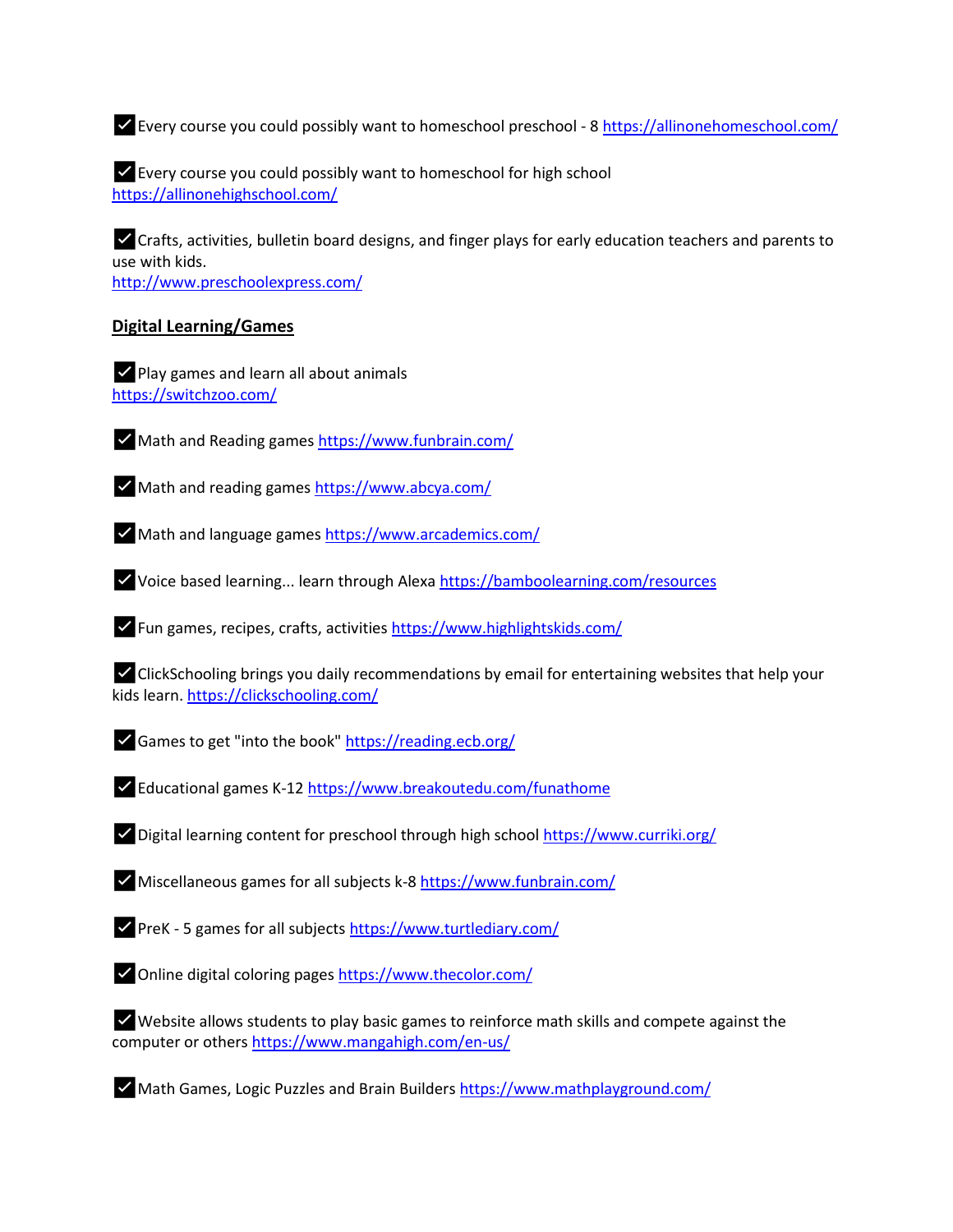$\vee$  Interactive games based on the book series [https://www.magictreehouse.com/](https://l.facebook.com/l.php?u=https%3A%2F%2Fwww.magictreehouse.com%2F%3Ffbclid%3DIwAR1c7v36MUSLYdmSQ05ZMc-7_7JSvuM14LBa4WmAoA5fxB0RAxmWXf6O3NY&h=AT3RzPC3KyOb2_7Wlt7jCPks22cTv4QcKYhfWNu0uYzfk5H-sgx-r12ljIvZlQHy7V2mkNEkfjrh3iduR107csx8UhkAVaV2XYckO_NZbf2URxYl_ITP3qcdHqfUwhkW1JV8q2OoHHngUh5IYBj2ybgaYls-rLBylE2u4w)

#### **Digital Media/Videos**

✅PreK-12 digital media service with more than 30,000 learning materials [https://www.pbslearningmedia.org/](https://l.facebook.com/l.php?u=https%3A%2F%2Fwww.pbslearningmedia.org%2F%3Ffbclid%3DIwAR2d5eNrXeEfvN_gwztrY9Xhjqj0CTLqzY8vd7ahAiHHl_B6LyXQAamshZ0&h=AT3yg_yg1l8sSf3m3-sIpQnCJFCFBr7dSKtm02faToNusVHbCXytqz4XebVE9ivDCusmzHujA9I2l1XcmhlXd6hGnXf3rmFUkRH6jfbD_8j5qvoycHs2OneiqnwKw_MXoamq1rclNFlKkPaoSZLfOYdUrGqU5_pQ2qeqBQ)

 $\blacktriangleright$  Free videos from around the world from grade 3-12 [https://www.projectexplorer.org/](https://www.projectexplorer.org/?fbclid=IwAR1gDPgHB9xo9wSXOgPtikwdHc8TtheQu27YHKSHd7EPW2zilV77C2oZ-R8)

✅Movement and mindfulness videos created by child development experts. [https://www.gonoodle.com/](https://l.facebook.com/l.php?u=https%3A%2F%2Fwww.gonoodle.com%2F%3Ffbclid%3DIwAR2Y5Irm9m7UhDux5-qerza0pO4g7qSnULj9tz9nQAKvenUVOGLrstKxpGY&h=AT0cumUpGEf9kwGgNTWk5U6CDEuZYm4ke6YVnNm3kOCrWrYtJygJ-4msdefF5muhRyk4N9pg6Wh4anmkI801mWB73lac7Zw3UHLUjRezU0cRsP9UOudkbAGo1QIwD7Z2uD2PIU7xJtCbNC0bYCCqSsP8LDElknpYWH3uNA)

✅7,000 free videos in 13 subject areas [https://hippocampus.org/](https://l.facebook.com/l.php?u=https%3A%2F%2Fhippocampus.org%2F%3Ffbclid%3DIwAR2paYniEvTHZYxjjKHLzydFL4kRWbVz5UQSvkJ5EaAT5pCy7nCCMp3S7Vc&h=AT3BAsO2z2-xQTeCd4flK_OB0bBuMzzd3gvBwv4llEVSsRi5rlPHVRV2by6E7-6XakOi1STTX8m9LwVYXn-8oAgVZYk31Mul10eVcj1nQo02_RDOkM8IciUIdO6bYpWdS8ZF25efojcUIacwUizgrl3DdpLiYGxEmZXXmw)

✅Carmen Sandiego videos, stories, and lessons for all subject areas [https://www.carmensandiego.com/resources/](https://l.facebook.com/l.php?u=https%3A%2F%2Fwww.carmensandiego.com%2Fresources%2F%3Ffbclid%3DIwAR27YxggryOYAjjEmT8ZHShr0eFxqBSySazBpfa4sznox5-HUCZHnSRnvhk&h=AT3bhMgKicLeYP_smbnyBY3dzjGTci33JmhVuXjLPBjDV_poW72ROE_BY9OsfHPvpwUpgaNEa3pNDaiMy4o47YAFdPMxcxoptJ_YN08RwnSUoY1xH6MEKuZvttsjLP2Zlg_4FEPezrN1BakVG5ZIqV5tjLuPa70NGQbZcw)

✅Math Videos with lessons, real life uses of math, famous actors [https://www.hmhco.com/math-at](https://l.facebook.com/l.php?u=https%3A%2F%2Fwww.hmhco.com%2Fmath-at-work%3Ffbclid%3DIwAR3whfFpIM-9eNMnvoZ5-vRVPJXqcIgfNX6ANpcfOl8Vtx4ciH0m2P0vWv0&h=AT09FLyvBQM6XNsOa4p3_qD9O4trMJqLguiX1Z_-8NjWrKswJwhEZK3CIT8QSIKMkDC6zNsU66LGceT2lsxget9LPrg61h7BYqlh_OJ56jSTvwqVz_6yqGR1j21Ym5HIxiNRI0Nd9N6NgwaQMXLmqEbKO1qNcv0y-_Wu_A)[work](https://l.facebook.com/l.php?u=https%3A%2F%2Fwww.hmhco.com%2Fmath-at-work%3Ffbclid%3DIwAR3whfFpIM-9eNMnvoZ5-vRVPJXqcIgfNX6ANpcfOl8Vtx4ciH0m2P0vWv0&h=AT09FLyvBQM6XNsOa4p3_qD9O4trMJqLguiX1Z_-8NjWrKswJwhEZK3CIT8QSIKMkDC6zNsU66LGceT2lsxget9LPrg61h7BYqlh_OJ56jSTvwqVz_6yqGR1j21Ym5HIxiNRI0Nd9N6NgwaQMXLmqEbKO1qNcv0y-_Wu_A)

✅Entertaining & educational videos for all levels and subjects [https://www.izzit.org/index.php](https://l.facebook.com/l.php?u=https%3A%2F%2Fwww.izzit.org%2Findex.php%3Ffbclid%3DIwAR3fwkpzuwxM_4zy1AGRrwbIf0T6V8Kze4QUq23ezXsEja8m8eGX5365FIY&h=AT2SM9K4AYiQqC8KfHe7qp3XO_oaUWSfeCkajL9ixs_EE-Yn0afs_ZQjkZy6neYG_lV2qBy4fvGdtUCIsSdX35m43gDdMX4x3AVAGnuVOcTivr_LQUg9r_NGv3lnuQc1LPqihynL3feTywoX9GKm0t-Vip0l7gQbxjPWZg)

✅Cool Kid Facts gives your child access to educational videos, pictures, quizzes, downloadable worksheets, and infographics. They can use these to learn about geography, history, science, animals, and even the human body.

[https://www.coolkidfacts.com/](https://l.facebook.com/l.php?u=https%3A%2F%2Fwww.coolkidfacts.com%2F%3Ffbclid%3DIwAR0b_7-VStoYcROpMq6ufKOHMacUbHn7HGytYOm7Olo83wkq_AiYd0d9cc0&h=AT0qypuYREw55d4Pf7LPqV2BOkZsodvRhLWT1M23lw6jMeCXkYyGjWAYvqVrWVoGv0xoeiPIBbsC85MpF-cVL3aiCHWlqGfspsY0c8bjuAXQ44-lv-nrX9o_F6FV0zm5rb-u5nWXkAsw9M5-mp4L1WISG_zC9ETFMIUZNw)

✅Educational brain breaks to help students review essential literacy and math skills, while getting in some exercise. Find over 900 videos to help your child keep learning at home and burn off some extra energy. Our site is best used for ages 4-8[. https://fluencyandfitness.com/register/school-closures/](https://l.facebook.com/l.php?u=https%3A%2F%2Ffluencyandfitness.com%2Fregister%2Fschool-closures%2F%3Ffbclid%3DIwAR0qarZVtcbmrwxbALumBqArGg0aZ2ymnx1DR7ZEGm_lQB04bW4GEJvnxk8&h=AT2VwAqQ4H6eR-Ej9LtJajXgevuO1090gkUheLIXEEDAfy6F1WkcB4FeeW8s-Y2chlgaf53sRJAEVOUOwk11v4s19ycstNxnfQgDozTMNik-yMH97OTt7oxb3577WkGc9b9lvWZi63s76EmQTbJGZKN-6O7h6jBa6nPP5A)

 $\triangledown$  Play with fave show characters and learn too [https://pbskids.org/](https://l.facebook.com/l.php?u=https%3A%2F%2Fpbskids.org%2F%3Ffbclid%3DIwAR0nOApb1-af3m219i2H42XMdfuZBduf5z3AFcUZzlW4oj5j0a4gmVivPzc&h=AT0_JVFRo0SyHImgP7RgAUx3n5mOcbRUdSACMMuDq_5-_djDYZ_xvtRQbnGlFBsu0wTifYWAhJ4x7KYRTRXOtAtPc3U42_TOIHiFatxckkVgiYiZVwO4AUQ5oW9hPzLVZUveiy5-05q1klxgsWAZuOP6ikXHGV0bhAPfwQ)

#### **Foreign Languages**

✅Vocabulary, grammar, listening activities and games in Spanish, French, Italian, German, Portuguese, Korean, and Latin[. https://conjuguemos.com/](https://l.facebook.com/l.php?u=https%3A%2F%2Fconjuguemos.com%2F%3Ffbclid%3DIwAR2gWSNgHDgd28KdbKBOu7IDwOvpjgD1NGux1vN2YO0xuO4lU6SEhPngeaA&h=AT0N_072GJ7jDT4GJKPTY0qAKvpuy1ERXkgJkCcYVj_Saubj3bI_-QjY3rLabm7SQk39tBTPaEUcV_q1w052Nm0VszCd7Zrhmk4QcV1hqdRUsvkcV8CH0WLRTe9D1B6czC1gLrVtW6S9HoJ8rsXjXdXFnOJEqZEKBC3ecg)

✅Foreign languages [https://www.duolingo.com/](https://l.facebook.com/l.php?u=https%3A%2F%2Fwww.duolingo.com%2F%3Ffbclid%3DIwAR1-idp3vjy6k_-sSiAWaKMHzyCcnFEA_JW71vb8CCkuTiB9Of7R0InKm0A&h=AT0O5h0xf7cOLD-Y8cqqsCX3YSHDXmoE7CvP903ELjIbeBGGtw_InUvAL6k2ylT0mtbSJDwCaqZNtfGwzZoBa7RTgzgaQFJT8DeVjsz0JBz_b3Qjq6vBe6XuPhr3TNJJbA-Equeq3rcmNS_fQyirLB3FpTTJMaR73JQVcQ)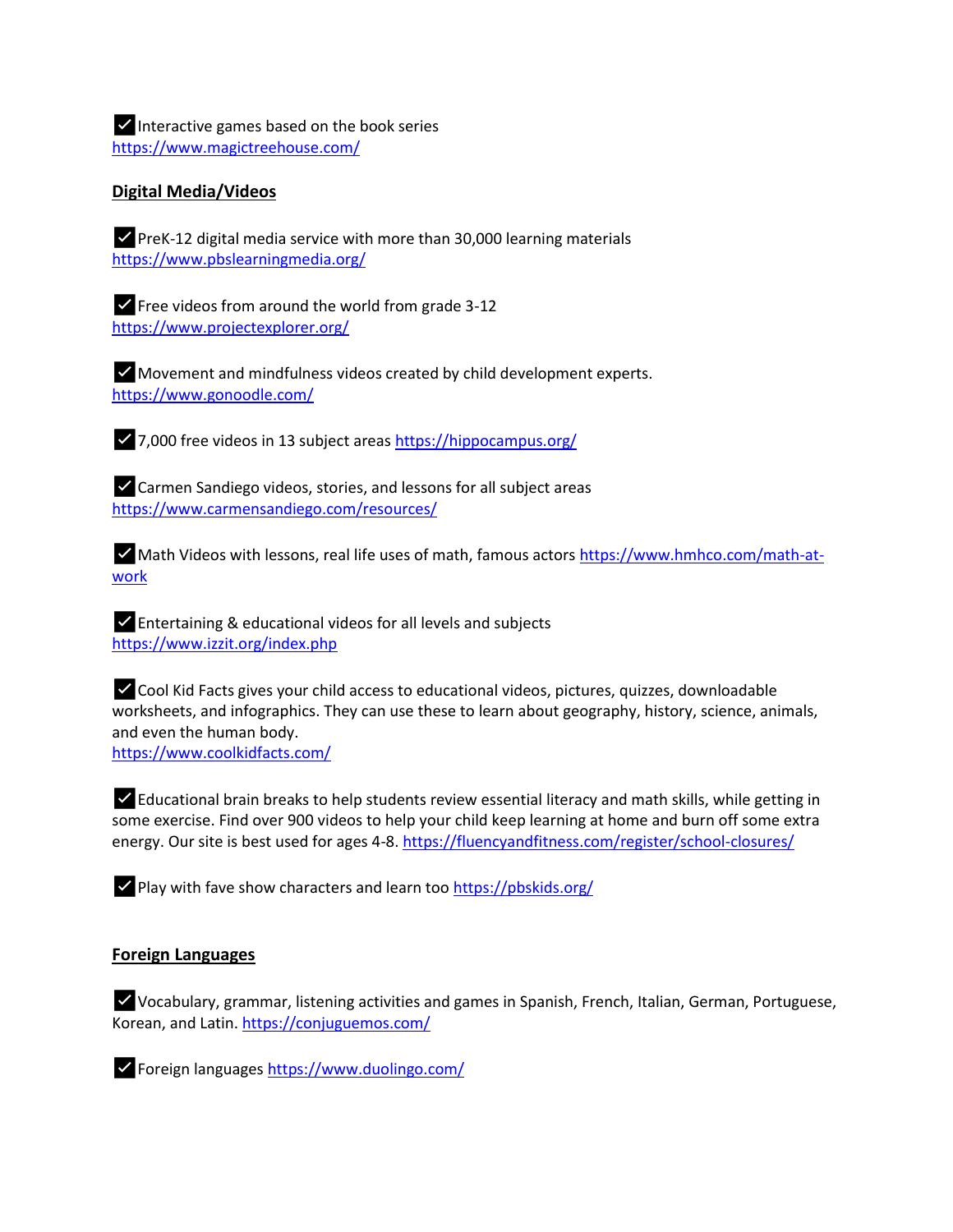✅Music Based Spanish Learning [https://rockalingua.com/](https://l.facebook.com/l.php?u=https%3A%2F%2Frockalingua.com%2F%3Ffbclid%3DIwAR2zOCk9efYjWeBmpsYz-RjHl9cIYd1Gwxvaf2YCduYjej4LAuErbH8YgFE&h=AT3LfXpm1ronHynd5nN4zlTMzvDuwmMynh3OcS2nQuRhuhydsLZTLldoEkme8MLqNggvLgM9oaVaHvJ6wpdleu12-oTW5lzcGe5gtFsOb_aq6qN5ZX3YKENa6XiSyZvgcgSk7JBBwdrL0QiRgGCoNO46Oq7Oc60BFQ61yQ)

✅22 languages to lear[n https://www.memrise.com/](https://l.facebook.com/l.php?u=https%3A%2F%2Fwww.memrise.com%2F%3Ffbclid%3DIwAR0b243Z_k8cVolp_mEpRWYc6iEpItiRDNfK0ZF4YM4zrDwvXyQYLU01NVk&h=AT2uLgh_JXbGN2PvtUq7TO_ZAhGYkPSlIG02acQH1AJyHclDicjRIHjboGa1-2vgyCHLP6-EFbJ-TQ5AgI5_y3DegSoonB471r5UEH3o_kv3phyPLbyotVMsO3qmHfVuu9z0cw5z2-Cikl5MiO_oaEXdsViX7LJExTH7OQ)

✅Resources for Spanish practic[e https://www.difusion.com/campus/](https://l.facebook.com/l.php?u=https%3A%2F%2Fwww.difusion.com%2Fcampus%2F%3Ffbclid%3DIwAR2V1ndesv5WcrZCF-aqPapRoduyya-3lKz8oH-k7s7d3yNSlJBmbFYXjP4&h=AT0Z5oSwA0LZwmU8qRrYemjoMC-f2liImV3QIGoQoEhWcI4CH7SZuamlTWdpJnj63Z3Cwa-46FYR3w0zYMzLBImrlTfhFpW8dHIjDsOXwPRs26joqcs_PP7q4C5aYh6zYImpfMXwSAPkxjKdjMggBeSoKNvK-2gCXFCJEQ)

✅Chinese learning activities [https://chalkacademy.com/](https://l.facebook.com/l.php?u=https%3A%2F%2Fchalkacademy.com%2F%3Ffbclid%3DIwAR0PTmqsBWMsE3zhgnEktETtrcFNEJ4peEjQ92EPkty4ZGBYk94ufCuf-Kc&h=AT1BUY3uXvLd4l7pV_5mCkCJA8ZgIsxAgH7R5omvP8uc2volUvDKIu14psX3O4GchWTzBYRRWDsJ2Uwwn8Fi5AzOETrYa4ekisg9hGRdB2nVGBaUbIEXhfWbZRxcu4sdvOMVJ4V4CgyM6LQ6pXyFlgyATNIY6e0vfj5aug)

### **Free Printables**

✅300,000+ FREE printable worksheets from toddlers to teens [https://www.123homeschool4me.com/home-school-free-](https://l.facebook.com/l.php?u=https%3A%2F%2Fwww.123homeschool4me.com%2Fhome-school-free-printables%2F%3Ffbclid%3DIwAR2hCzWcq_5dOvppqQXvymdUX_-anmgJkM_HtssSgVMhJXEtOcnY_CIloqs&h=AT30maDCQ4zaLprUmSO7lwiJU50GnPWesz8xEiUi5LWonzf3QT_F9xzz0Z9RSNzeCkwEo7WOY_neJSQISz4KZ6NAhEQuVgdoYd4WJ1nyX-Vj6-Vk6I91me5lV78mkG7_RO2dzkTtfEruSDYG9YvTwtzyNu9e3-Mi6muJsw)printabl…/

✅Free printable K-8 Reading and Math activity packs (available in English and Spanish) [https://www.curriculumassociates.com/supporting-students-](https://l.facebook.com/l.php?u=https%3A%2F%2Fwww.curriculumassociates.com%2Fsupporting-students-away-from-school%3Ffbclid%3DIwAR3FKKYLQ9K8oSbzcF8UCx0sYAY_a2yyM1gw8cszTAm3ELxcI9bB5xBtu2I&h=AT3iKEytrjbX1trfh3Y4YzBbZCSablcgo8uKAAz6qSHKYK1Eilr9QV6LxUwAotwKZLGj3eMJPrq7iRjBeZrQENw6cjM04PzVCcj1cPVXxY56SbwFYDZKVFe5T-oGHo0UY_JsEmity8OA01nYvlg7ygIw8MkpjGVgSUCsdw)aw…

✅Printable board games, activities and more for phonics and reading all using evidence-based methods. Can be customized to any student's needs including creating flashcards for other subjects. [https://dogonalogbooks.com/printables/](https://l.facebook.com/l.php?u=https%3A%2F%2Fdogonalogbooks.com%2Fprintables%2F%3Ffbclid%3DIwAR1y8IgEcnWifWx_OmIdTQHDVeFhwR1ZXSl-o4oyw6UdaLmnQp7QoDzQOis&h=AT2AMjSI93_pZGQhkQE8zDbLyLOSMP3GQP0njkoJYMMTpQBYy3W2387lrmx4Z8TLrBqZGcO911kUAaNQjzp2supInTkXMD8tVhXtl5szDwYdO9sh6NVp1monXB9qqCgdaNwHjOV5UtuAPZ96ZJALYI6OvseU273rWMykPw)

✅Free Printables for PreK-2nd Grade [https://www.teacherspayteachers.com/…/Lite…/Price](https://l.facebook.com/l.php?u=https%3A%2F%2Fwww.teacherspayteachers.com%2FStore%2FLiteracy-With-The-Littles%2FPrice-Range%2FFree%3Ffbclid%3DIwAR2C_ihNtqYHM95Czcd0_bC1s4mlZSghoHdycQkBc7A0ekbd9WrqNWyf13g&h=AT0ruRwEwgqW3KdJ9_in7Vj_VFkeZuK7KuA8owv1cV05c3HOsnyXmsGMnul76IcvILjWwjJRLlXKIWv4cE8KJ75gxisLQ1ZzOdPrImznq-ND3P3yQXW5-Y1b82-N2NMMO9rEFIOXK9YF1jH6lpdv7A4Or68uiZHRdTyEqw)-[Range/Free](https://l.facebook.com/l.php?u=https%3A%2F%2Fwww.teacherspayteachers.com%2FStore%2FLiteracy-With-The-Littles%2FPrice-Range%2FFree%3Ffbclid%3DIwAR2C_ihNtqYHM95Czcd0_bC1s4mlZSghoHdycQkBc7A0ekbd9WrqNWyf13g&h=AT0ruRwEwgqW3KdJ9_in7Vj_VFkeZuK7KuA8owv1cV05c3HOsnyXmsGMnul76IcvILjWwjJRLlXKIWv4cE8KJ75gxisLQ1ZzOdPrImznq-ND3P3yQXW5-Y1b82-N2NMMO9rEFIOXK9YF1jH6lpdv7A4Or68uiZHRdTyEqw)

 $\blacktriangleright$  Free printables library with activities for children 0-6 [https://www.littlesparkcompany.com/printables-library](https://l.facebook.com/l.php?u=https%3A%2F%2Fwww.littlesparkcompany.com%2Fprintables-library%3Ffbclid%3DIwAR0UrvWDr6PWu7LYyOrcLsrNZF_dRhB9gXnuXC22TfQilU1OMlLfOMiN9f8&h=AT0Yv9LYntkejg-XUirTVDzX_hD98iUDwTGMb1gaqgdMsLrrrZ8DWtNvp3tmWvkRbnVpjQ8TuTW4rQcqFoHmwtUu7hHrkHm8yG20MzFv4kU2s05ikl0g_Iv0ir3XVjhQlg2Y2zW5f3JFPC_I95ddZFsQvNzszOnbyBmNEA)

✅Resource section includes free flashcards, coloring pages, worksheets, and other resources for children, teachers, and parents. [https://supersimple.com/](https://l.facebook.com/l.php?u=https%3A%2F%2Fsupersimple.com%2F%3Ffbclid%3DIwAR0yOa0DXEsaiM4OGKJz4wZQbhvwygYI6-UgkIAv2HRxTTOv-Lt_oWz08B0&h=AT2O8TPFAkczfyFKGSgBUBNqfIlG_BdEqmx4SG-IKjD2wI55J58SPDlZiWzMrLmIpEe0EzjUSfZ8r_UwXJeIW5kEbU_uK7-JPmU3QOBrppX7WVO9KJTreEJHdYoHxWuVks2Jh4num8GdMQhVhl8VCMZI86QL3TUv3bHYXw)

#### **Geograpy**

✅35,000 pages of online content on the cultures and countries of the world. [https://www.countryreports.org/](https://l.facebook.com/l.php?u=https%3A%2F%2Fwww.countryreports.org%2F%3Ffbclid%3DIwAR0ElSWcCW-925r7zetWgZLNoK4GUdL2hb4HUns6xJVi-45qloCq4VwAQ_c&h=AT0N4foGgu7kiAFmNQoYnm6S_4L9GVdWIY8lZ3-ZDWTeKOSdBEch5v-YdorPtLUinRIuA4Av-EcV7BfwT5FnLsmkcNTfLjSlrFJk8AuzkQUPPBHONb1Tp5dXP3c1Mw0BYVTLFBq_vpqBN-pMVt32uA4KMGzEV3K5MXcqyA)

✅Tests kids' geography skills. Using images from Google's Street View, it plops players down in the middle of the street and asks them to figure out where they are. [https://www.geoguessr.com/](https://l.facebook.com/l.php?u=https%3A%2F%2Fwww.geoguessr.com%2F%3Ffbclid%3DIwAR0y5qH4jyPN3ewgo8ihcx8H4k8gyjig2-v3_pkq2JCZDj1XlwUguQ67KwM&h=AT0TXbwv3oP6PofRQeI0DF9qq2SLYJLsDgIo3eYbCRCYehp_rAX6v-FqnTGPI-2sJd-ayu9pIFh1MQ_rbUwTKGoSSM3s5VRo8AN4rev2gT5U6BeC0GyjfCgK-la6VNicmg0C5zj1hccJ3-mtHZ0HTs4EwQ7uJZhAlnkpeQ)

#### **History/Social Studies**

✅Online history classes for all ages preteen through adults [https://school.bighistoryproject.com/bhplive](https://l.facebook.com/l.php?u=https%3A%2F%2Fschool.bighistoryproject.com%2Fbhplive%3Ffbclid%3DIwAR2B8wX_Xo8lhpOsTROvN1vLmLD5sfr5Ew5d35UcLeCpoDl-7m90rmVrATk&h=AT2qXPtG6N8i3qBboSrbcqM2tD1j_BunmLbZFX60W5M_yHkDqGDWS7OVqoYNYXQkhJ5M_J3Nqx4q8FDBOKmllhVzAw4i0hnrkcgVA-Wk5RcTSGiJDcmF4s8WIOKLXpXDPGh8pAEQzhCZrDJ53CuMhwnLgRs88E7FzOEIwQ)



✅Digital archive of histor[y https://www.bunkhistory.org/](https://l.facebook.com/l.php?u=https%3A%2F%2Fwww.bunkhistory.org%2F%3Ffbclid%3DIwAR11hL8AiAKJVHtQ8QqoZKw8oIgQudCD7Nod165cfiaZ2b4T3qmUqrHhCWs&h=AT2gm24Wu58v8dy8weUgiQuF3fiLHYia-Y6_RWu6hBnrZhlHfBdeMTuJK0OjAtIpKwtSl264TdboxWKhRPExF9ooyCsSbyK4tTW_sQYaYGPOl6ynUzbUmJts_uzHz4Z4o4d2ARYwoZ6ruzUyWUL_0JnTL0YtQ3_1E0BWdA)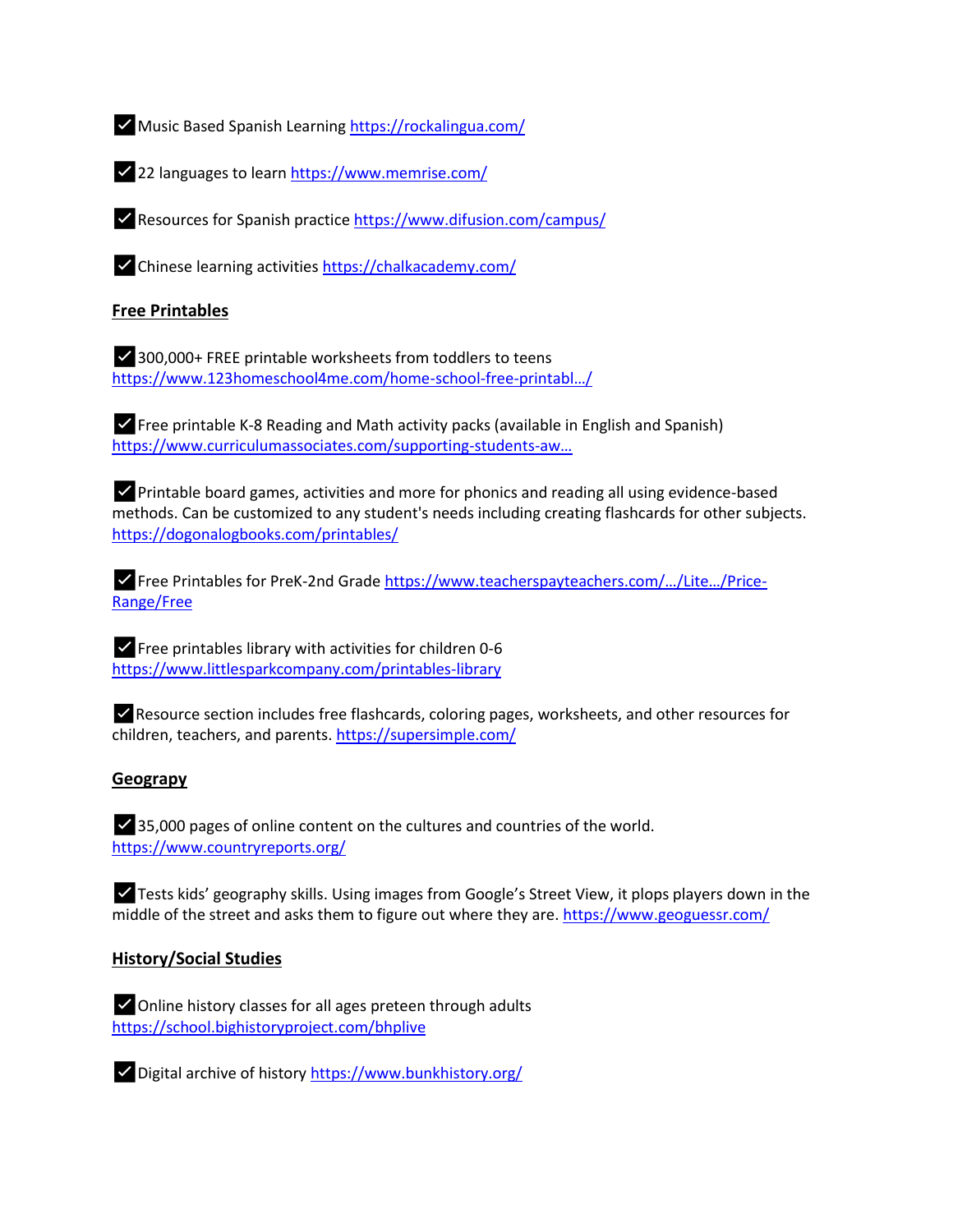$\triangleright$  An interactive way to learn history [https://www.mission-us.org/](https://l.facebook.com/l.php?u=https%3A%2F%2Fwww.mission-us.org%2F%3Ffbclid%3DIwAR15PrPsoTWwblnqSeU8j-Mj1_CWNk3Z-AUfuiTZpcZqQouj45IO3fIKYL0&h=AT3VjN9yNeHHURvjM037LCfoXgrZXW0IweHV47iWCTbVaPk5F_YYQGin9CtVgj7dbEyx_xIFGaKMpL-N0yRlIRLf8vsSSzbJHMYc-xxI1teBcaQWFIJhm77Em-MF7_7HAH8uuVTHem-nqGrTQ8CCzo4IzyHeNF1XhnTFDw)

✅Allows students to type in any city, state, or country to view an archive of historical photographs and other documents. It's a unique way to help them learn about history. [http://www.whatwasthere.com//](https://l.facebook.com/l.php?u=http%3A%2F%2Fwww.whatwasthere.com%2F%3Ffbclid%3DIwAR2sy79maLs3JExx3mLcG30KmNIqpWMhZq6z3HYjlEl60SNSWb-YF2VUn7I&h=AT1Ru19VFMm87g0M0c2fM4s2xNd1yUKoJ6sdo2NnTkaMqN_jfsIVrM3U0JH0wPHPJR9v201PPSMhYYeJVfrhq5JiieBtSur3o137kIPMCwdbAvh59_pr--_7JbYQmzxznmXwANw9rXiY2s5gme6Loi-lMs_RXLuxeMS28A)

✅This interactive website, hosted by the U.S. Government Publishing Office, allows your child to see the ins and outs of the U.S. government by taking a series of learning adventures with none other than Benjamin Franklin[. https://bensguide.gpo.gov/](https://l.facebook.com/l.php?u=https%3A%2F%2Fbensguide.gpo.gov%2F%3Ffbclid%3DIwAR3kC2ltHcCbPiwNOTNDx3HiBT3Ned1MDBXrx9xUC-oiHn8AYA2g_7niPzw&h=AT2_zkio8XLgxO66Y2Cr5eGFUv1_RwUtzlzyeQdLRGzhrdB7QIGO_7VmwJxoNspUwmd7slqF0eHDJd8_lJX-G2yzURGW3wv7CVgq9z_NZC-SUBySCnj017XcKsN1aWaAOrIPozBLdg5cpSF10vlCMXiqCwblBF6rIwCW2g)

## **Indoor Activities**

✅Free at-home kids yoga lesson plans [https://littletwistersyoga.com/online-store/](https://l.facebook.com/l.php?u=https%3A%2F%2Flittletwistersyoga.com%2Fonline-store%2F%3Ffbclid%3DIwAR1Hj6JcUz_BBGPhmJ4f-Vdf83jfmbWjBAmAzAWRHwjaHD1SLDKqCke5_YM&h=AT0ZDlLznZ7UZUBWOkNuh2SFEWPgDpCVbUH69Q8nmgK-4G2YLaODgVN7RRK-m_sjRkH9njcyxbebuxkENsAg0bZ3HzKp-HQZyLfOXDVQSD7XzVVwJj9bcsVLQyhMpsT_1pnFKKM-gMUQbCr29aftlF-Xfq79WIF_OliZkA)

✅Daily lessons and educational activities that kids can do on their own [https://www.superchargedschool.com/](https://l.facebook.com/l.php?u=https%3A%2F%2Fwww.superchargedschool.com%2F%3Ffbclid%3DIwAR3adCL_sOdMpLRHh2HRHknS7guRF-O83KjOyp9otzz76dHT2F4Ah70oxfs&h=AT0-OfvguUT5SiPZZhQXmNwnijC8grMS8xdS56inG_rkXQuejC_oaUDTnG7hGDkgBHdbRXT-O8f3IhaujL29DSSeTHN_A4f33ILmO1CB8ZtJD23APIZxJ0_fPPdiBzQqvHQYUljBP4vzY7Dsa87S7BmcuQJK1rmUIt_Q7w)

✅At home OT, PT, and ST resources designed to build skills in children through movement and play. [https://www.theottoolbox.com/](https://l.facebook.com/l.php?u=https%3A%2F%2Fwww.theottoolbox.com%2F%3Ffbclid%3DIwAR1TxWCVaH2VZlgaT1tQTRENlIxs_8wG167OwW5cqW2ulumBrKdL991r_NA&h=AT0HWO2gCv6Y2A7WevkdUf6tMwpLt5FWbAhA-m8F_OewwXzcbabgmHaVUI2D7-6qtoU7n-nGpV_r1w02lwV9RVrYb8ORmsl481rCGDAT9XcDC0xI2ohd_mAbS7r76S1D2cgbxGEbVl_S1GY9pQ4g7WeijlRYtZ0F6bB2CA)

✅Indoor Activities for busy toddlers [https://busytoddler.com/2020/03/indoor-](https://busytoddler.com/2020/03/indoor-activities/?fbclid=IwAR1Bn2ZR5bscz2aFGEUGWjS5lQ6VscKp-nBEsV-BIeiOz7fg7JxI_fDspdA)activities/…

# **Integrated Curriculum**

✅Online homeschool platform & curriculum for Pre-K to 12th grade. All main subjects are covered, plus extra curriculum courses[. http://discoveryk12.com/dk12/](https://l.facebook.com/l.php?u=http%3A%2F%2Fdiscoveryk12.com%2Fdk12%2F%3Ffbclid%3DIwAR1OQV4ZyDidZwfFTwTYXefwLbXtfEVXuyIEDAOw0XIcEJpuW8qCDjDDNv0&h=AT1nMWX3jJrgp6wBMe2Ou4R7ac0lZDk37t3aoj-YiFae2y6391fSzH6auX-xlTCfPERxNcdJX7lZo_8mczcAMnlxx4m-qA3LkXqb1Q215Fr13c02oX7ASb4Z3JhbwNSmmhFuPgdUQ7-ckL1yf_630hmsL8i6cu4LikUkaQ)

✅Curricular content hub specifically designed for K-3 students. [https://pebblego.com/free-pebblego-capstone-interactive-](https://l.facebook.com/l.php?u=https%3A%2F%2Fpebblego.com%2Ffree-pebblego-capstone-interactive-access-school-closures%3Ffbclid%3DIwAR1cXmI6Li9-J5gRogVBD68AiI2PFt2YH0ExgX12LiKjqVL9Bsr8tNJHzzg&h=AT1ecPXoSzmjHcgU63CPXlz8S7P0hbOSj1KQyy9IvYuktiyvVc3YHjB8BUo0p3f6lmtm-besi__2yLWu--bDP4AwBa3f4YyUbAnGW1ZYUwvC7szdO5MAH1Obgrc_vvI0po6FKJMDO2rzEksDIOBUGiuO0c-db_tlNx8WjA)acc…

✅Science and math labs and simulations [https://phet.colorado.edu/](https://l.facebook.com/l.php?u=https%3A%2F%2Fphet.colorado.edu%2F%3Ffbclid%3DIwAR0Z64q7bXyV42tpoG9Sp2wzFW4lh9v2EkfK9fkl2My_iTVw7IunsR13UmU&h=AT1ai157FTfFvmqauNxVhKbbzIlm_Owt1ugbQoanO5U8C9he9nFS8fxK_wT7NVHw5oVYXiXp_11izp_e1GHDf8z_uBfV9bsYARHLYqU2fB5_rIFR0wOrGna4ifeOvZKu5BtLDrj2GrG-96Eu0F-xff0pDcL0m6_65af4Ig)

✅Science, Math, Social Studies [https://www.ck12.org/student/](https://l.facebook.com/l.php?u=https%3A%2F%2Fwww.ck12.org%2Fstudent%2F%3Ffbclid%3DIwAR1EFXMEpPORYGXY5zL51hxTO2Hu8utPeGswm_BGwsHwXKxW-TLkDZ8UQJo&h=AT2OaXHE_XdM4hnl662fqlRNZs8MBu_pNuwyqLjzcMwVYBmROKwokmU08EwQsnOWPTjsZPscHEGMOMnlpQCsNixH14FWME5yEviGkKap4gRTvyCK5HZFP0yX-PNNxfQwhVKV2XVSMoZq23imOfUrFF2T_MXeUgK8Y3JOfg)

 $\blacktriangleright$  For students to practice and master whatever they are learning. [https://quizlet.com/](https://l.facebook.com/l.php?u=https%3A%2F%2Fquizlet.com%2F%3Ffbclid%3DIwAR3jNsHw9eQ6dzke33I3j1d1QRhL3tdSW--fIeO7LYdTn_S-phH_6a4HKTY&h=AT0GXCLwjV9IUyXbFKhefzvmT86Y6b4EpwCAaqWMybPz-wufH3yWf-rABoet8geMh38HHghUQNpF5GIoG-FRT5oR15qy6NQbkB9OwhQ8tOkwkJYibFfNTCwoAZ1PNA-qOYWsJB2oo1rlRzTnCZifummc5PfHyzsTrNxc5Q)

✅Critical Thinking resources for K-6 students [https://marketplace.mythinkscape.com/store/redtkids](https://l.facebook.com/l.php?u=https%3A%2F%2Fmarketplace.mythinkscape.com%2Fstore%2Fredtkids%3Ffbclid%3DIwAR3CpjcLxgkj7DMP1gHz9H8dSKLEgo5mp95dqbOb-xAwMcDtOv-wH37XCW0&h=AT1p7VRrVqivtGHUWoXG3LnJ5ZCyWBrHURJDuMr8o6ZbIQU6OpkbN1Tr2C1SjJ7Crm0UrHgeUhsf57uOZOkyMjLoXK0c6eP-CrEK3BpqdqLM55e_ooJBWOCsuI01A_BslKTv_S5Qm8cxWx2mwCFKCjZELGT-xmFHb-CnOg)

### **Math**

 $\blacktriangleright$  Math as a fun part of your daily family routin[e http://bedtimemath.org/](https://l.facebook.com/l.php?u=http%3A%2F%2Fbedtimemath.org%2F%3Ffbclid%3DIwAR2A7FlSOwzw0JGbyh8jbqsJ5TvdbALLDiMghWaHhx8HMLfZV4Uxt_xDOek&h=AT21cv352X_oaTBUX_JaR5NO1M5MHPPvsYlpHy8D1vliooU7meADAeVu5IurIbDnwJSCNVRBREba-32SbcM2Jd9PW27U4MiIWX8WQ0QXIu04MBKtKPLDeeKhfKRl0cKb6y4lGQKgexxBSr7fSRnz67iugO6z2Cj0MK9nlg)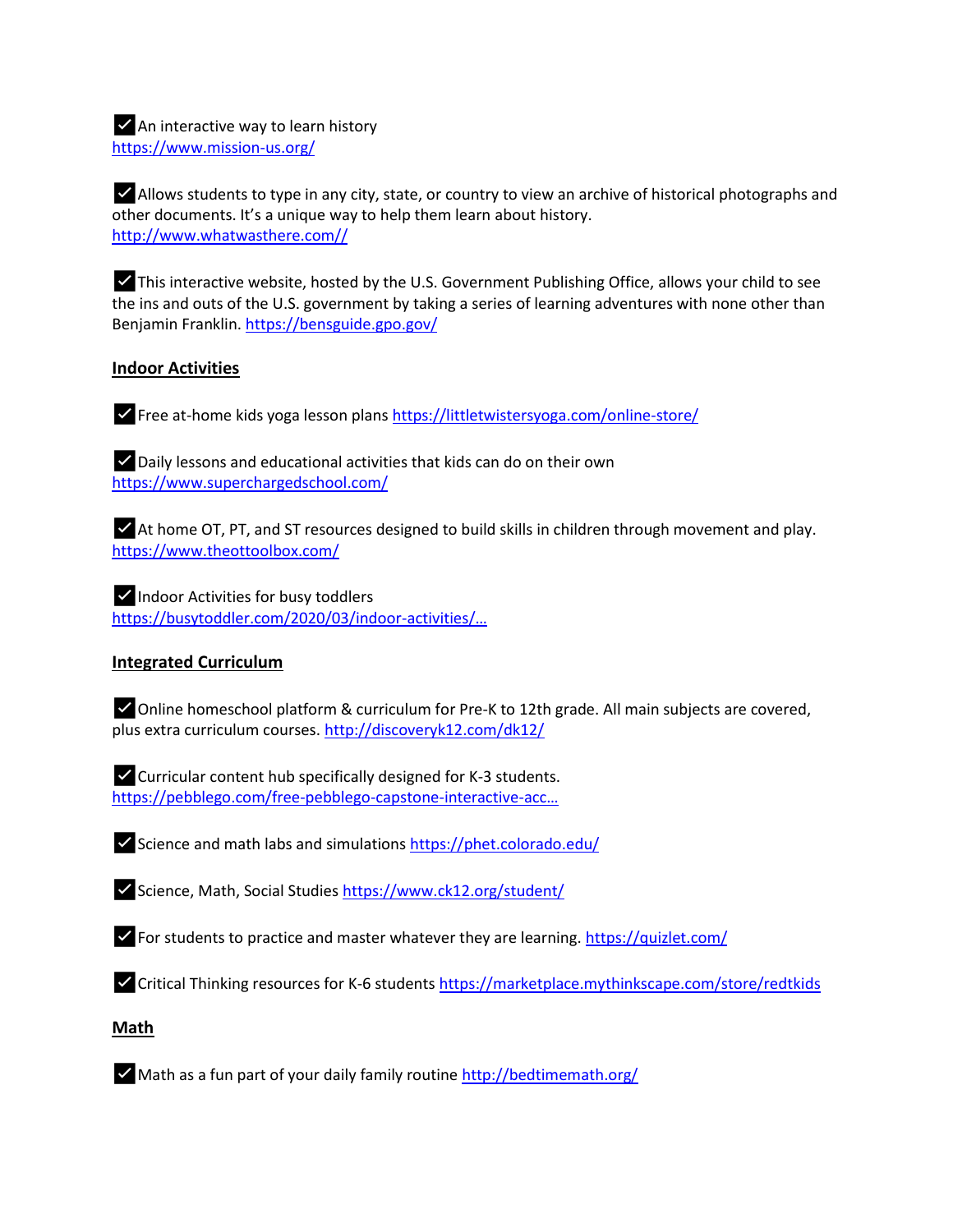✅Elem Math through 6th grade [https://boddlelearning.com/](https://l.facebook.com/l.php?u=https%3A%2F%2Fboddlelearning.com%2F%3Ffbclid%3DIwAR1qfJhtAl697Nnvhb6nRtyHyU5aJd_Gd3r_L4VS6uj-mItPZC9_nphsA7A&h=AT3V5k9HRViGqi84qYsruchR11sptRXMV_3VDbBkBnCsyUTEFxEUusp5CYHmkQhHRUhmiq46S3QjwaM1p2DHdsLjVJsIh5e163kWhpLvelmZS_lFBuXu4zWwZCPXteeGDNH0VXgU_OWm0AxEo5owfPM5TBsX8i2dnqE4ag)

✅Geometry [https://www.canfigureit.com/](https://l.facebook.com/l.php?u=https%3A%2F%2Fwww.canfigureit.com%2F%3Ffbclid%3DIwAR1yp5boOSHARvjEb9B7-OnOU4pDLq3vlQpWvLWCfIASEA9i5eJd3Mx3suQ&h=AT2GRr2-98J4ndaG1_Xm8adAnnamyAiZlcz4Kqb9x12e0VtGAuUfMjt8qpVzJEyvnyrVCQ38N2vjh7nS7UTvVpmtHgmzxGiW1LRY1KNuJgKnbrQrP_BI42dTpYog-xFzt3Hk1Ak9p_dHSMgNns-QtWoS9sLjqMXWFOMdIA)

✅A wide range of math content from middle school through AP Calculus. [https://deltamath.com/overview](https://l.facebook.com/l.php?u=https%3A%2F%2Fdeltamath.com%2Foverview%3Ffbclid%3DIwAR0Ixej1DL_AyPjV_AX3B0xNyvcwJbYW7nmF9s02y7wKK_2eUQDxUKSxS2c&h=AT32fmBtEAbZFdEnG5-Vjo97FOpO5Gg9eqkNM5P6Rr411-1eA5KRvAOVyCK4rBSIEWc3UvpmsiDwphyfigwJz_J7hGEOr_sR7NgIjVb3yA6DUC8bmbDwQr3gj12yww1ekH6xeV3ZvjXyPhBUfIECzhFWu4CkYB8Py8RPiw)

✅K-8 online math program that looks at how a student is solving problems to adjust accordingly and build a unique learning path for them[. https://www.dreambox.com/at-home](https://l.facebook.com/l.php?u=https%3A%2F%2Fwww.dreambox.com%2Fat-home%3Ffbclid%3DIwAR1kKESVW4wUPgWCNd3ie7l2zyZ6CrGJoM-vmRM401e8AWgWYY4EvOhHF9Q&h=AT1PK3lQEiGiNjauu7Xu6moQetjyVKRcfxEXui0j5yYMP6_XqProipab_Fm_55IaZgPfGEGRap1JAY6cBsGK4opGb7UPL1BOR_9y1A0vMmSaYfhd9dRTR-etGQYauMSjYgCJbB8Q9AW5QObCHilt_S727-RUsHuh3qfpMg)

✅Higher level math series... online video series with detailed solutions to more than a thousand publicly-released College Board SAT Math, Subject Test Math Level 1, and Subject Test Math Level 2 problems.[https://www.youtube.com/channel/UCbQoCpvYRYRkRRvsObOPHaA…](https://l.facebook.com/l.php?u=https%3A%2F%2Fwww.youtube.com%2Fchannel%2FUCbQoCpvYRYRkRRvsObOPHaA%3Freload%3D9%26fbclid%3DIwAR1-5QgCs2-L_sJHaKk1XcJcuN1Cso655lU_LYYKkeH27fnsOMRAsG3_zHM&h=AT2Kt19YrnwxgeQhKUT-rV4Owp49Ds53asi3Y_kzPSO1UivYiDJPMxYBQMoH0bGuIRjY5YZxHNLk1U5XEwY09wvbMYjx8yXh2rXSrI2998pEweis-JSfcISOmc2AP1D_RlSDpWDt60YQBmb_PdJAXJfDaMaLm3fEfVbchw)

✅Enter your math problem or search term, press the button, and they show you the step-by-step work and answer instantly. 2nd grade through college. [https://www.mathcelebrity.com/online-math](https://l.facebook.com/l.php?u=https%3A%2F%2Fwww.mathcelebrity.com%2Fonline-math-tutor.php%3Ffbclid%3DIwAR3w4hVZcO9sUjoHUPnvWsFleY3ZgyPjOgb09FdX5-533PoKs7zWcgWjznc&h=AT1QJNYlKtzt1MzXgs5LZSL8fqf_Ki2C3K6nBWLkyvj9wVQtKkkD1myVdm3vT0FWZlrzYg0v3T7Q71HBqfHiOygywjlilCGB7-5i8AjUmTkh_ZQQYYCj0Hy4KbWpZn3IttOkYEnclu-6umm4HsdIKJsj80jqYAjsDGxlkA)[tutor.php](https://l.facebook.com/l.php?u=https%3A%2F%2Fwww.mathcelebrity.com%2Fonline-math-tutor.php%3Ffbclid%3DIwAR3w4hVZcO9sUjoHUPnvWsFleY3ZgyPjOgb09FdX5-533PoKs7zWcgWjznc&h=AT1QJNYlKtzt1MzXgs5LZSL8fqf_Ki2C3K6nBWLkyvj9wVQtKkkD1myVdm3vT0FWZlrzYg0v3T7Q71HBqfHiOygywjlilCGB7-5i8AjUmTkh_ZQQYYCj0Hy4KbWpZn3IttOkYEnclu-6umm4HsdIKJsj80jqYAjsDGxlkA)

✅Elem Math games, logic puzzles and educational resource[s https://www.mathplayground.com/](https://l.facebook.com/l.php?u=https%3A%2F%2Fwww.mathplayground.com%2F%3Ffbclid%3DIwAR0ZMBUs0Ec5k9_a8Zf0AM8Bl1N4-kQbofkxwoVBWg4asi-E6BJo55oOatc&h=AT0O2_jPU7J8SdeoRsxnJ76wURuaEIuZDmv07Cxk8F0PTGfweE5iMtwAFIb2Xzq3Sp6W0OErUfQCgpa2gXZK4tLVSj6OpxOgSdD2ufIGnkRbnEcmJofMBjHlu3IkzXqVs8XSqVz51svpnJ30Wmx09kQM9RsCQ97zFfgOtQ)

✅Math practic[e https://xtramath.org/#/home/index](https://l.facebook.com/l.php?u=https%3A%2F%2Fxtramath.org%2F%3Ffbclid%3DIwAR2mXJjhXYAO70_3V7S2NgvDJHCB4nyIz9RPMn8Un5w-I5bNXoI3jYZNr7c%23%2Fhome%2Findex&h=AT3E5ERIsoD6R4ihsoJoVavqfjmKVtgWog3ggVnR7lmX1uxb5TkpRdxt6AN3fKeXcOIpRi0AxQGkbDnqZPGvA3ykA96pdWtxMXUgqy9wyO7jkymixaPkL1d0oRwU_gu3TtXTLjqlnT3XZ7_A8k3Qb7kYvMwUQa_fbmyjlA)

✅K-5 curriculum that builds deep understanding and a love of learning math for all students [https://www.zearn.org/](https://l.facebook.com/l.php?u=https%3A%2F%2Fwww.zearn.org%2F%3Ffbclid%3DIwAR1p9fQIi9KHus4GNI4GANAhC1hbD9Ik4xPHVTfl6SLQatgST7slsB-1tHs&h=AT3MbhffXzDj4e3qmnuPQXRxDtbIThtSpaa74UtmBaM6eGFu5SaOb2u1cpECboBbVfGwbziWO5OAsrBbWMIdyaedGJkybnkdHAUGUBsTuw9JEwj4ekxK8lVOjiZPcRIH6BnSXaONNjGHQzBEQpVnbwHdMubzbVfl-eRQAQ)

✅Immerse yourself in cryptography [https://www.cryptoclub.org/](https://l.facebook.com/l.php?u=https%3A%2F%2Fwww.cryptoclub.org%2F%3Ffbclid%3DIwAR0ZOxVbFNvLbfI78apgU09Gscfc_Btrqinl3-XKCHFq5jBnBsTWEywmEIY&h=AT0XT1TPShsOl_4CibBo1p7aMz3ftMaSe6jDZ9SU-MBdYtwDikdCMKSxvQl9f8l5sQavmBIehWAQPCUC23u3KW_rbEOMR3KdP0OpiYBOlqDl5ZaoveFas_LYKJ7WbQAKoiTTP3oUhzIwgXy1eymooS7LATbj5S6s4ZgKzg)

✅Math games galore [https://gridclub.com/](https://l.facebook.com/l.php?u=https%3A%2F%2Fgridclub.com%2F%3Ffbclid%3DIwAR1ml4ebztUqFhR46pxtOQ83RVayAqciXJ-Ocv13X1u_gRqW3TMtvYCH96U&h=AT3pQTD1WHDNEISu2vIUVPXZH89tNKxzb0zXXB4uZRHBHnmeKS2LCIpSiwuo0nJZP9Y0ZwONUmPdW-2K9XQ6-4XAyBGwboWEgQqNCgqFwLrKm03FkUfK6Sx1l-5YqaeSzqopdFZYzW2HI-kNx2JDSdbqVsVGD31FV8rMgw)

✅Math practice from counting to algebra and geometry [http://www.mathscore.com/](https://l.facebook.com/l.php?u=http%3A%2F%2Fwww.mathscore.com%2F%3Ffbclid%3DIwAR1LSu90C__4OR-IHZdUZNsKyqWdWSrfI-qzo4Cp1FA9lGhgDW4_i0JznOo&h=AT0BRH5xnprFjiNPcRXBE957GGqpLnEO3FGgYUhhkj43fX9KMR-BVhVC8cKKlYBa2Qn-JUZq5l4glkriczhDWliB9Bdu4Xf17_uTx2-DwsZLLcseKIi24tcrRIt7nXRBxlpH6X_qi0VP6DGsgZr5ZKcH25WIOSSSzgeiZg)

 $\blacktriangleright$  Short videos about numbers that help kids explore complex math topics and make math more fun. [https://www.numberphile.com/](https://l.facebook.com/l.php?u=https%3A%2F%2Fwww.numberphile.com%2F%3Ffbclid%3DIwAR3GxkU78HtrlkByPlT3XZH6_vtZpXQfobQ3RUL38QCqtWWKTYzMAYPIfs8&h=AT1UOQVCUBrcBjXlvgZUkLwJOOXR6G6uaqqTBVLt5bXKOM3OSNPLNkpfGCaVOkH-k3J6uNxajJQR3sYiZkA-db2pxyhKZotmbdgH6roxD2RbPJW9zn_IhJ73kPVXc5RH1vnpC4ovrIVuLbkKaUkk1vG39b8UCkqciuyxyg)

#### **Miscellaneous**

✅Scads of free resources, games, learning resources, and lesson plans for teaching personal finance [https://www.ngpf.org/](https://l.facebook.com/l.php?u=https%3A%2F%2Fwww.ngpf.org%2F%3Ffbclid%3DIwAR0mQBvRJWLHcO6jOACcEl4GadUt71n9fCfBT1ZYCOHDVUMw7a8ARPr2tUs&h=AT2MpCORQY8TiRov_61ENV3ScAbjWNPl_o9gh4CXH9J90LSKbD_E9DdsE8jHtzOngGH0iL-_J7cqiQboltkc6f6wvIPXyJXk6WlPR5FKk7EJUKG3hOHl8KeV6wTODxHTmRSH3Mbj1v32tvfWIOyiPqcqj2RgWLyhQU-8yw)

✅Improve your typing skills while competing in fast-paced races with up to 5 typers from around the world. [https://www.nitrotype.com/](https://l.facebook.com/l.php?u=https%3A%2F%2Fwww.nitrotype.com%2F%3Ffbclid%3DIwAR2l0bNSuMxMEkcbYjYt-Jm42wA-0KN1FYNrwSGBzHyFMIlt_wiGbkV1lYQ&h=AT3iykDsNiG1dDhNviRuGJtKnZeralysnQH9TLzi_O_iosAjZV6ljOaSu9K22FwVFg4TmBakHy0HgVX0dfAfSyrI8osoqb47QpX-_aNsAuYgNFo0q2iWNrGpxItZQ_ffQa8DkZai8vi_weFPco2hLEgmkEgYimu9YW5dOg)

 $\blacktriangledown$  Illustrated recipes designed to help kids age 2-12 cook with their grown-ups. Recipes encourage culinary skills, literacy, math, and science[. https://www.nomsterchef.com/nomster-recipe-library](https://l.facebook.com/l.php?u=https%3A%2F%2Fwww.nomsterchef.com%2Fnomster-recipe-library%3Ffbclid%3DIwAR3QdjkGn1iU6_NP0CjYYysTk7GOI7CiekuIcmBBjUHqKBnKpdU_-j9awGI&h=AT0tJGG2KoUATZUhltkDKX8o_WMZIXAirz_J-FizAzj8zlXNzEpCAuEbvzDkGIjuVPzH8oMhyUqi1qpen7GGNVezslbOzkoSHR8YRsin2R2TBdm8furmyel6O-IyH_6iHAGBr7vFF1598Vpwvq4yFRk6DdcSU2vLXqfOrg)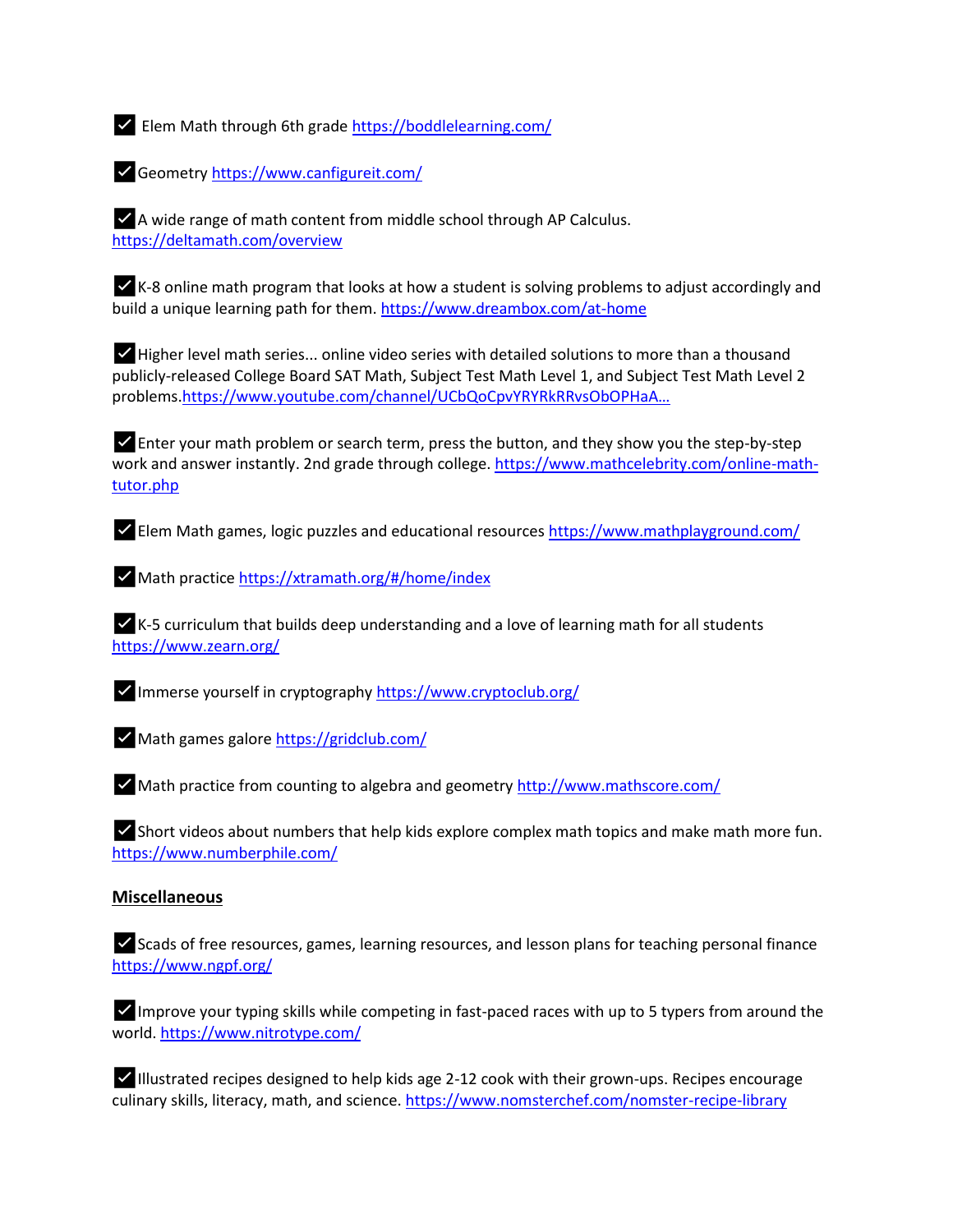✅450 Ivy League courses that you can take [https://www.freecodecamp.org/…/ivy](https://l.facebook.com/l.php?u=https%3A%2F%2Fwww.freecodecamp.org%2Fnews%2Fivy-league-free-online-courses-a0d7ae675869%2F%3Ffbclid%3DIwAR03Veir_YTejbLxkCLuoTGkPBKtPsysy-mgUOw6O8DG-wpXG6jw_alr6sE&h=AT0zkY-mJmOCf24eth8P0WFx1onXvE7TJXrjJp8p4A1dUmbsYm6Q-F3FbuYj11Ik7D-aMbp_GNpSlzxBrxaBJ09gTmWHNOZw0VJGFGcOzkvIUKP4IYABgi5RnsJN2_6V_1dofFhZO3e099T3b7Y0O0Nc6a0lpeujonMIxA)-league-free-online[cou…/…](https://l.facebook.com/l.php?u=https%3A%2F%2Fwww.freecodecamp.org%2Fnews%2Fivy-league-free-online-courses-a0d7ae675869%2F%3Ffbclid%3DIwAR03Veir_YTejbLxkCLuoTGkPBKtPsysy-mgUOw6O8DG-wpXG6jw_alr6sE&h=AT0zkY-mJmOCf24eth8P0WFx1onXvE7TJXrjJp8p4A1dUmbsYm6Q-F3FbuYj11Ik7D-aMbp_GNpSlzxBrxaBJ09gTmWHNOZw0VJGFGcOzkvIUKP4IYABgi5RnsJN2_6V_1dofFhZO3e099T3b7Y0O0Nc6a0lpeujonMIxA)

✅2,500+ online courses from top institutions [https://www.edx.org/](https://l.facebook.com/l.php?u=https%3A%2F%2Fwww.edx.org%2F%3Ffbclid%3DIwAR1dp8FPkaQaM_oxh9QmBSGMiKhQG7RW4tPrNTmrCHBb2fbG62U8J8QgufU&h=AT1GDrh3WkLzMXNmFZ-XUvIgWZBQxPoAgYWnhr04FLfLhBeUj5Rtamhog6gby_LpxWzkVge3Vc29pO426M0DdBRh1FAQIPcO4x8odJlnWUqw8BlXqolb0SDAARKFotdMIFRoOOJ-LFNzqMM6V2MWy6MEzVE0TsuD0MSelA)

✅Your child can play games, learn fun facts, and find out how to turn coin collecting into a hobby. [https://www.usmint.gov/learn/kids](https://l.facebook.com/l.php?u=https%3A%2F%2Fwww.usmint.gov%2Flearn%2Fkids%3Ffbclid%3DIwAR0j5tmOG9Eco6pZjuv1eG2Xb0nhlWBUa_L0-pwCCrN7zytCVkg2W5wLYPY&h=AT34MWwtx0ZFNJDRWw-nytOU_4efe87EJpoojAup9cuD-z6rbdIN2FX0jswGjjRmMKnjUkMxwpQ0sVGQnziESxiOMRd84Cf9TU_4jOrfjPSbs2ChisZXXq-74GrAj3VOCF2Jb6R8AByci9SXMzO-4YOHeb5zRjsbY5xZKg)

✅Kids Think Design explores careers in fashion design, graphic design, interior design, book design, product design, film and theatre, architecture, animation, and environmental design. [http://www.kidsthinkdesign.org/](https://l.facebook.com/l.php?u=http%3A%2F%2Fwww.kidsthinkdesign.org%2F%3Ffbclid%3DIwAR1hLjX7MDEHxRq_1ZU62jFYMUKkf20uXyYL85w3-3LGmiHVgwA8bIB49qU&h=AT0TOjhJ_lZB0NAE-07YO3tjUcUlvIXSe-f7BmWuz8laPIBJUJlx9wM3v__I1R60B15gZEGQIhlYh-_CLbYItxUqNee5hrQLAliy36F_QW1xT0yVOhcIORYTAgypsouwHMgI2BNfDJZpDXlT8x51pKJ7Hqj9fdSzHoa_Yg)

✅Brainscape offers over a million flashcard decks for every subject, entrance exam, and certification imaginable[. https://www.brainscape.com/](https://l.facebook.com/l.php?u=https%3A%2F%2Fwww.brainscape.com%2F%3Ffbclid%3DIwAR2hOuTAzkb6wm4j7-7NQ5Edm3fMbh28VM1zj0-VZiE0_xhRarQDMe65NtE&h=AT1IubsMXB900pjOqG2mk54EF-C_mHj1pEhe-OULV4YLdhduRWTLwFr62Wnc0ox0bSCYRw6M8rLLpskuFvEJ9YJpI1XA8k_vrbpqTtfmuEPUn6kGhupeL2QmbKCHL7ozTNnKSO90UvtFM1ZtXWbvcmN1sG9a1XdHCLkBIw)

 $\blacktriangleright$  Banzai exposes students to real-world financial dilemmas to teach them the importance of smart money management. [https://www.teachbanzai.com/](https://l.facebook.com/l.php?u=https%3A%2F%2Fwww.teachbanzai.com%2F%3Ffbclid%3DIwAR23nqwQiCCq4kzOfUz1_7z72b_XkeGsQjWT0nx-NvGoQxgDTLZ3HYiYbg8&h=AT2LpbfVtdt899t6JQgga0ecUwKPhZ9QlPL40WX36UfK1LV8oSiCZPOctKqxX4jFmVRbnnPXLTLBfsQ2I-hQAIZm-biulqqxJb15o2Eldz_oxfHtK1kOAkfILh04Z3u0EW_C1LyqFX7YXV2qmFSb5ydnxM42rn5o1ZvCbA)

✅Life skills curriculum for students in grades K-12. Their resources include strategies for teaching social and emotional skills[. https://www.overcomingobstacles.org/](https://l.facebook.com/l.php?u=https%3A%2F%2Fwww.overcomingobstacles.org%2F%3Ffbclid%3DIwAR1gTMrvA2cwKfMkkYSNgtr2Tqy_245mJKfffon4qwb_x3cEO5lKW1KuXuw&h=AT2OJKKm-Jw0oqsOrN8-CeSJTAE9rHod1sLtXInYBWclTfxZLcLVtHf2t_nLFqXM0bSdhSwbFBcqc-kaFgrx7QRvsPyrOZggTSy_kwfajweWppAAqG0bQ2XIePhBDwYiiXkJpEB_zYBuz8yjY3pCbT5BZclDxhatKriV2w)

## **Music**

✅Poetry and music [https://www.thewell.world/mindful-](https://l.facebook.com/l.php?u=https%3A%2F%2Fwww.thewell.world%2Fmindful-music%2Fmindful-poetry-moments%3Ffbclid%3DIwAR1A66au5FRDTAPp7pr9Zp_HtClOZPLMqDwWANaVyKMcGSmNUIpaN0KexkI&h=AT1gnQyqCC0lZpK_ACuiuatm4wF9OLBxllfeiyDm3jIuKCSGQRGYQyoXu2GvOypch6Sz6uuREiz_je-frLq3KTT-aB0QeSqsSHr5PeYyEXhdS9mYjOAiL2dqLPYeiyPUe1KWdjmoF6JNXzW7aLXsHGj2XakQ1bhykVzDqQ)mu…/mindful-poetry-moments

✅Prodigies is a colorful music curriculum for kids 1-12 that will teach your kids how to play their first instrument, how to sing in tune & how to understand the language of music! 21 for free [https://prodigiesmusic.com/](https://l.facebook.com/l.php?u=https%3A%2F%2Fprodigiesmusic.com%2F%3Ffbclid%3DIwAR0J3_Ne-2o49uiJgS2VqJDam_lxyQlT5v2Gy_5z5qCeoNNrmejNGSBye50&h=AT3_58cWpwwFWCvCz_aFB7eFTlqS1Rdi_m19LU5V-9VqGqJ7I8joeoauFovIaQw1zjtRUCFgxaYwoou19nQaGPlJWxvtXarxnJKopY12apSwyVWIPmr_RLzgNVQOSXGE26l1LdBTqFUbrCTdXks-r-mmMzhZPhtz7ic9Ew)

✅QuaverMusic is offering free access to general music activities to all impacted schools, including free student access at-hom[e https://www.quavermusic.com/info/at-home-resources/](https://www.quavermusic.com/info/at-home-resources/?fbclid=IwAR1ArtHamuSzR_64M-KSdfvvvYEAcdLvCNDMk8LxlkfP1hKy3xXOJrsPIOo)

✅Sight reading and sight singing practice exercises. [https://www.sightreadingfactory.com/](https://l.facebook.com/l.php?u=https%3A%2F%2Fwww.sightreadingfactory.com%2F%3Ffbclid%3DIwAR1XjxjMbm3JEKUek3dpjuO-cDpoBfD23UghrRSPSYTOFr005kMEPFv3Lno&h=AT25VpkOloZj1D6Hf-x1kXbPx5ff2DDXZVm8aBP4cSEgToiRw5V1mBnsBt2XkBWJ6geEj2N0N82YDvikAH1i677ZmFn8p_52HUNDNp3Y81llX6XW6JYUUEkb11utDWv0UDityErdvEzng5Pdz8EXxoG1ShiFV0ZXK5fXCA)

 $\blacktriangleright$  Music practice transforme[d https://www.smartmusic.com/](https://l.facebook.com/l.php?u=https%3A%2F%2Fwww.smartmusic.com%2F%3Ffbclid%3DIwAR1GvHgy_3OHAldiwovehZylDpRUNMPfy-Wu_cUYyAfJuCt_5ODn_2TnQfo&h=AT3tgCWXQN-svSptfJBJDgSL4lkcKLvW09V97DJvkyGhAsBI-Ii4yzmGbsJI2TGs1knXHJECPi2Wn43QIF6xWPPy58JdZWWt77mtwqJTclAsPbi7GPlZ2S4ngLT_Fdq1cXGI20rpndTYswZcewc5XraGIVq_eM2jLvMXmw)

✅Keyboarding practice [https://www.typingclub.com/](https://l.facebook.com/l.php?u=https%3A%2F%2Fwww.typingclub.com%2F%3Ffbclid%3DIwAR0mg7e41dKVU1NsXQgiRypx-xxjp-1BGlcmQZi_dIKxnN7ePySeJskSJhQ&h=AT2d6gxiOiQa6jHJFp7ANdxXE6tAOD86LbXnAz0r7uFLJxYLghFV-Q8J5qQDIR64T1BITL1kMSjtr1uE8mshOa2u8JHuT5jdJytptDq6vIH8McSoxgUOCMXTT3jDRMPDgh4TzJFw9PM7R7o0IwC79UHHlpqkCReDvfxo-A) o[r https://www.typing.com/](https://l.facebook.com/l.php?u=https%3A%2F%2Fwww.typing.com%2F%3Ffbclid%3DIwAR0qFj6JcQgKw7W5AYyVj0fhRB95MYc5BtiGdBJSj3dgiTIYHo1EidCHW3k&h=AT1GYQlaP-L_tbtrP1rrVuW0TkdB8MM25hoovAIppnNWxrAGz0FUd3nfWaPI6ka9rO1XFqB5DVWlY7YCB5DSGMfxrC2FiZFbNXEfFrMPpczU-l7LGSGEubBi2Ly13TMWZw-Y0bFkDv91e2WKzPN3aQzErhMSCHcixCJWOw)

✅Introductory and intermediate music theory lessons, exercises, ear trainers, and calculators. [https://www.musictheory.net/](https://l.facebook.com/l.php?u=https%3A%2F%2Fwww.musictheory.net%2F%3Ffbclid%3DIwAR2lzmB-U8WA2UE4gKDr4xLX_y0lLszUbJUNt74u7E0-ecjhco1UGQupYXg&h=AT0yeldKo45xIir9tb2dd9hqejifMZlgv4FhVlngiEas_QS1xrfGQ7ksGX-vLLjqpK-1gbK9TNyqDB9CmjI520Wj2DIA2symaAkf6U5SE8mVprWYCSaKtH400gyo6Iyw6KirGFhpJNx1C469usHsoynF2nHtYh6V-DuiLw)

✅Music is for everyon[e https://musiclab.chromeexperiments.com/Experiments](https://l.facebook.com/l.php?u=https%3A%2F%2Fmusiclab.chromeexperiments.com%2FExperiments%3Ffbclid%3DIwAR0kYL9T_5NTCUEQ1COVAxNOxZ1qZhJwhe2Tzwp9Ns9UlM1VdGyspjM633k&h=AT1m9JV9CLqk59ajJP5y1HNuerki2jdFb5jilOuhnVXL_i5XHLCayHbj10ml8eSBON2E5nPsLW45gu_LrUEIRN2X68ZQwQuVTleyln3LAEf5vFq4IWyAuY9EBrwK_S5XxrIJebJgLDuc61nAlW359pcQc_zEVS0zFBbU-A)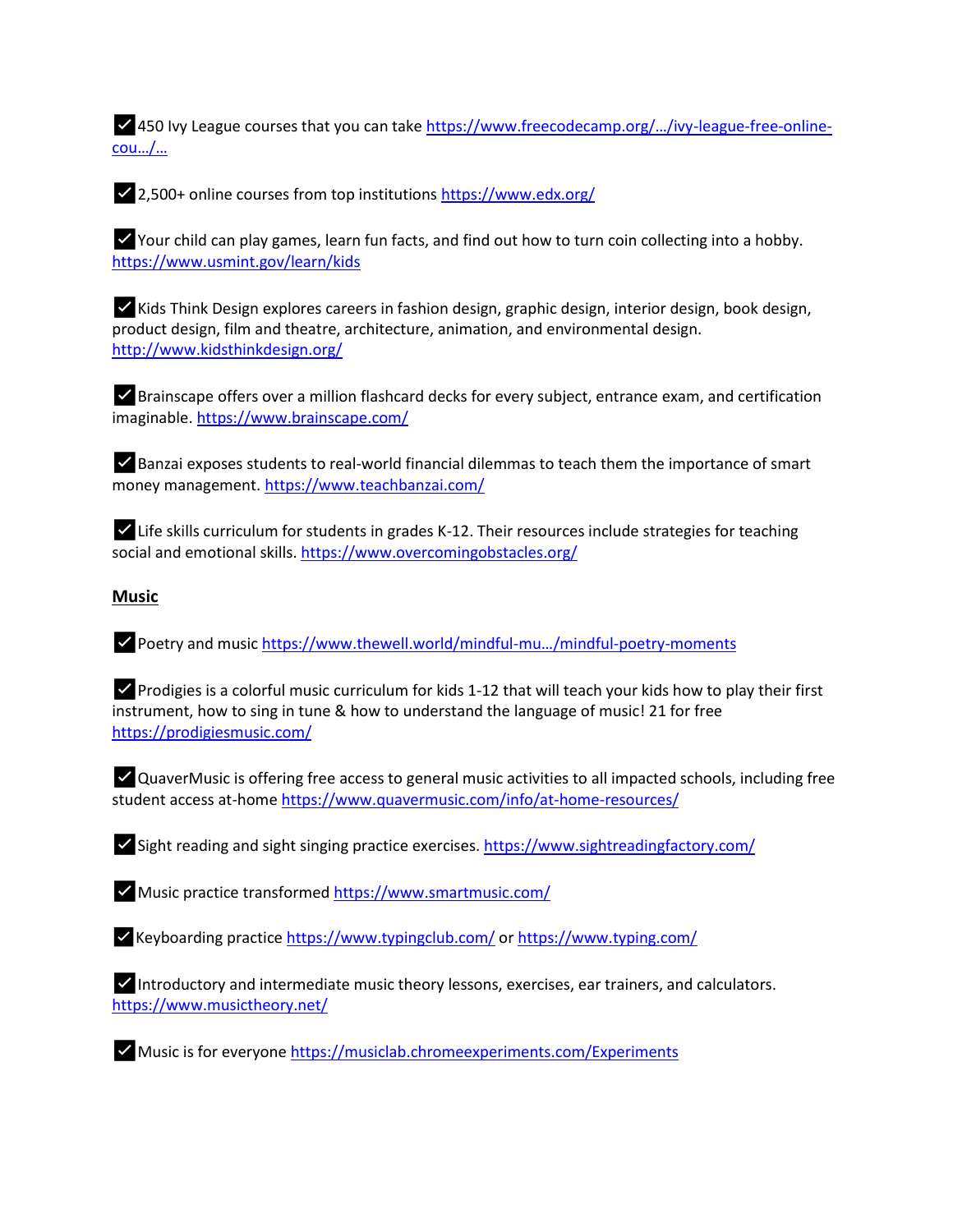✅Lets kids play instruments online. Instruments include the guitar, piano, pan flute, drums, and bongos. [https://www.virtualmusicalinstruments.com/](https://l.facebook.com/l.php?u=https%3A%2F%2Fwww.virtualmusicalinstruments.com%2F%3Ffbclid%3DIwAR209dXZrnZISaFbvAMqNA_lIFlMX5BJdgqD-dPS54VvKgphvd3AzBKEsZc&h=AT0wdRoaEs8B0Z5wBuNfPlCR3aIDIxdbN93xuE5_wus-9nKSOZ-3GVvezuqHu_3iN4vb0riT04uSpnLccaSHwZNLzsN7zvOkXi-8OhFyPf_3sAyr-rQmlTf5w1QgxtM94qlqyFxQ0qzC8K5Aie8hdO8C0cZpVzYmxpgG1g)

✅The Theta Music Trainer offers a series of online courses and games for ear training and music theory. [https://trainer.thetamusic.com/en](https://l.facebook.com/l.php?u=https%3A%2F%2Ftrainer.thetamusic.com%2Fen%3Ffbclid%3DIwAR21rw5ACs1S1vl0FHhf9Q6wlYLUzDRayrzWuod-yw-AUB4SAvnbOEeT_BE&h=AT0ZtR7_7SN316FxUPt1mUOnIKkM_OLhiisSe96fHuRL2W17U5P5YVX7Qx8bDTF_2eGN19drVW_riGn0rzxkXxY5MSOxhYsEqUxXk4MIyac28gIsbLgY9s6aUVfrzMgA8C1xiUHmRrNgurRu3WQsFDiAE9g3fb2QslXxmg)

✅A large selection of fun songs to help teach preschool and kindergarten students [https://www.songsforteaching.com/preschoolkindergarten.htm](https://l.facebook.com/l.php?u=https%3A%2F%2Fwww.songsforteaching.com%2Fpreschoolkindergarten.htm%3Ffbclid%3DIwAR0AvjmeBJElIt4u8Md5cfyKBJmtBGouL46z6I-fCnwSAGy63emz4cr1oPQ&h=AT3jpXslrsd5jo4WUS5bhGPLTkjiFPrZjL_1LMM9pAiK5PsYiXLGoGTwBuEhf3cqTXz65L7_F-lb1p0pHRVnI83qH-XzTpqoEr7bYbFMp8RsWBuodgs_FTvvQYFUSQXaTdj9gtC-okPFwuQ7Xno5YMv9pmaLC0ru0A6rDQ)

✅A large selection of fun songs to help teach preschool and kindergarten students [https://www.songsforteaching.com/preschoolkindergarten.htm](https://l.facebook.com/l.php?u=https%3A%2F%2Fwww.songsforteaching.com%2Fpreschoolkindergarten.htm%3Ffbclid%3DIwAR0AvjmeBJElIt4u8Md5cfyKBJmtBGouL46z6I-fCnwSAGy63emz4cr1oPQ&h=AT3jpXslrsd5jo4WUS5bhGPLTkjiFPrZjL_1LMM9pAiK5PsYiXLGoGTwBuEhf3cqTXz65L7_F-lb1p0pHRVnI83qH-XzTpqoEr7bYbFMp8RsWBuodgs_FTvvQYFUSQXaTdj9gtC-okPFwuQ7Xno5YMv9pmaLC0ru0A6rDQ)

## **Outdoor Activites/PE**

 $\blacktriangleright$  Kid-friendly workouts  $-$  choose from Strength for Kids, Agility for Kids, Flexibility and Balance for Kids, Warm-Up for Kids, Cooldown for Kids, Stand Up and Move for Kids, OR create your own custom kid workout. [https://app.sworkit.com/collections/kids-workouts](https://l.facebook.com/l.php?u=https%3A%2F%2Fapp.sworkit.com%2Fcollections%2Fkids-workouts%3Ffbclid%3DIwAR2YlbItsjou_RtWcAvfng78UEiIjIKNuVi2HNfFwPf_irAEoDb-JMfDMRs&h=AT02fx2l81GwFkJolvQAG9lYp2YsVLURqjWEMaq-gh8KJG7SST6ywMk8Qd6DA5dVyWpR5hM0MYqTVybAu2WInTChGw9R4P1b59ygq6yCrTTjrrfZDAufDIPlQMAbn9neJxBgFZAKzq3nJETzV6iccc_eGjOD7e4xnlGUWiBoN3qrQMcqcTE)

✅Guide to gardening for kids [https://web.extension.illinois.edu/firstgarden/](https://l.facebook.com/l.php?u=https%3A%2F%2Fweb.extension.illinois.edu%2Ffirstgarden%2F%3Ffbclid%3DIwAR2uVSCcJO6OvJg_3RBoX5mHHUWZpdgj6hk_zIcj35sz-YcJdrSdhsdRg7c&h=AT1uCNa7kwfX5M3MTLMRzRtq-NNQyXlq2KEndLb86bM1T0TWrjgzQZzA0jCW4xw1oHWwQG3WrK5X5Hdj6QkKJhAb33XMpsQlzyih8Fx1Xir_ZxJItfedffAKUZfepW7CDjmB3487BnKwRS3H2xlT_H-HPxV97kggRGvBVQ)

## **Reading/Language Arts**

✅Fave kids books read by famous people [https://www.storylineonline.net/](https://l.facebook.com/l.php?u=https%3A%2F%2Fwww.storylineonline.net%2F%3Ffbclid%3DIwAR3M_2SGgYkZDt5BaoBlCscM-6E4Z6CSV6RpvwJo-bm07IR7NwUvazhZk4E&h=AT3RYsh_wb6JqcT8j1_EtS6oAkQEsBnhq0qsZ71Ozrdi-JF31FwvkrzM0wQE4g4CasmOBd0-S3Zuh0ThbZYBUglREbYZVbEpeUPi4h-eXlV7h_tvvFby_Rr7rlsKgsfOrxVGtb1MSQ5EweWv4JgnM-MvXu5NMvnVw3KaqQ)

✅Read, play games, and hang out with Dr. Seuss [https://www.seussville.com/](https://l.facebook.com/l.php?u=https%3A%2F%2Fwww.seussville.com%2F%3Ffbclid%3DIwAR04s1fFcsTl71cutlaT9svTqXOEl5HXh8yUsPlFwlB7GmyJDByy6oD2OJM&h=AT1HHgnV7gbibG4rJ6VczMo7QGXP1pfQDKb8Ia-bTkOJ8x-EdlCY5qQVRw7WbNPSVWmyE-LFeL46ZGNHiR-VGmPxFRFIoJemcLZMI7y3TgLVXvwe-o7QltPzcVb7RBA_f-ZR0v5p2lJOqA8W_ElCvFNMvFG3g8vH6yUtWtSJY0g-AFZhSNc)

✅Grammar practice for middle grades [https://www.classroomcereal.com/](https://l.facebook.com/l.php?u=https%3A%2F%2Fwww.classroomcereal.com%2F%3Ffbclid%3DIwAR0TF_baOHmO32yfSx963RKECm2qCzxM6VubcNJ62S5YAFOgFcg83VHXYeY&h=AT0HvzjW8tDVv6nkeinWZPh_7UILw7OqeG5GRSJVMzNVCy-HuDVZtBtQmZcKdLZcyJpj56laXEUZyxS1I6ZyEhYsb0xycKb0gN6BiRs7p8KCz8l3mczVFCTgcYF8QM01yXWYcskMs8alIg01NlpbWjuRw4OnRWfA6kKdXg)

✅Reading passages for grades 3-12, with reading comprehension and discussion questions. [https://www.commonlit.org/](https://l.facebook.com/l.php?u=https%3A%2F%2Fwww.commonlit.org%2F%3Ffbclid%3DIwAR3k9TcNskCwoAclQ8KAHE13uaALEuChwAeG9hJdNrhk-AwRGANdpeF20eo&h=AT2jIe0vlPFWWrRx-9po9M-Ee0k4kzC1SNkP57H_fKTd7S0VmPG-t91dDzH3BW0bHeE9gOYt6h1EXbPaXq3KzRwX1BqFihuuYo_Hi9sDKP8WbaaE4w3U45xbCoTAdfmwOyMf54gQSBIRqTnWbuhnZvzAp3_K8ek-spRfmg)

 $\blacktriangleright$  Engaging reading game for grades 2-8 that combines strategy, engagement, and imaginative reading passages to create a fun, curriculum-aligned literacy game. [https://www.squigglepark.com/dreamscape/](https://l.facebook.com/l.php?u=https%3A%2F%2Fwww.squigglepark.com%2Fdreamscape%2F%3Ffbclid%3DIwAR1etnY4mBPI7cYhQ86QYvKDpUDxxOUdbaBdhMWOKVN4LaGpwUITBl1R3_E&h=AT3S4lYCCVwzbPee2Cm_OfbxvZWWPe7_2zFxzSBb08a8wPtCrsGVSDRCgFRBA9rLJrRim-8eh-p5lyp6r8BcvWJV9TBfN-JNXkcmIK8yp_vBsBX0u8F1eDqdPXbRKdcuus2BK9ddYQJNtgBEYqKLExrq9DzR-yebVfwdBQ)

✅A safe research site for elementary-level readers. They are offering -- free 24/7 access USERNAME: read (case sensitive) PASSWORD: read (case sensitive) [https://www.facts4me.com/](https://www.facts4me.com/?fbclid=IwAR1z239UtaC193CnmcZpWe91BDevyIXkS1cIhjfw6PetkKTpUVJeZg-m8RM)

✅Magic Spell is a carefully crafted spelling adventure. [https://brainbox.games/](https://l.facebook.com/l.php?u=https%3A%2F%2Fbrainbox.games%2F%3Ffbclid%3DIwAR0kSFycyFTYxsoniocnJEf3N-YMa09EmU9IhTAFp5UurwlPm8uNuaBRWDc&h=AT2tOFbM4BMq8zKHm7RRHYqYoveFE0mDbpYkyd_G6MggIJw58iKtL0SePUenclYkxosI0vtgUuKCYoHIGUsMM3EOGYBo9mHcFyAtjupI1c4pXNv-aIn54dgQtuVUo6Y2NIBnXtE_RNoZuMYrh5XOTUF6PTwwfcead-4dmw)

✅Online curriculum that builds better writers. [https://www.noredink.com/](https://l.facebook.com/l.php?u=https%3A%2F%2Fwww.noredink.com%2F%3Ffbclid%3DIwAR35p8QS224hpWxPxJFJZLz2UJ68kJh-7Xyb4ZhtS1p_Ak6f7mIzOWcs4w8&h=AT0ebZQyFza3NBNDvU3VPYXeJrY_lQ2lTyj3GJ_nLiKZDAKUHRERiQwVKOG4DwEXVUkQ2j6rXp4HHx_OPLq46yKu6mMppiShLA5LaJ8kxpLIWe46sveq-iKJpz_1cEV8EI-qFTFioZ9mUeLZl6gD4e8mIPrMzXk6029epw)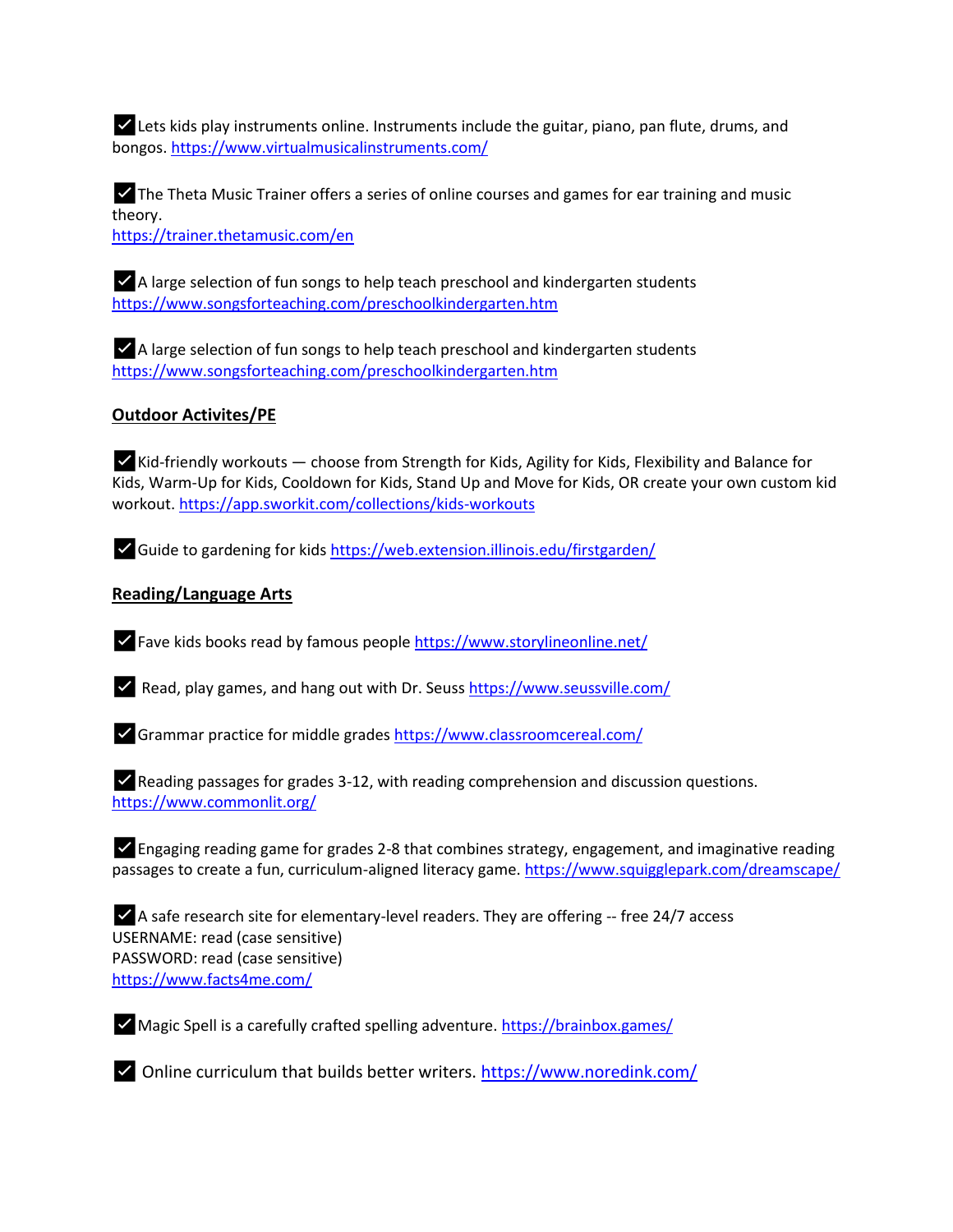$\blacktriangleright$  ReadWorks is an online resource of reading passages and lesson plans for students of all levels K-12. [https://www.readworks.org/](https://l.facebook.com/l.php?u=https%3A%2F%2Fwww.readworks.org%2F%3Ffbclid%3DIwAR1Lrs1Q_AavHZkLKeiiK79C98lUOM9SjPIc3jcjbAwh0u1prTYjM9XZnhA&h=AT1V4vOxtStOa9_AgEtArVJa_Jliac5PvLedB1gjQwDXoemmp3E9VDkYeNHfwRz9ha4-SzyD1qGxYpFE4zolLIcXd0wWvMgaYYe99Xj9e46ot-DZ2nQvr6gpyk6qtDDVEHv7C68Y1JhgrYSM6HICUFnj0voDA9curZHtNw)

✅The Shurley English program for grades K-8 provides a clear, logical, and concrete approach to language arts. [https://www.shurley.com/](https://l.facebook.com/l.php?u=https%3A%2F%2Fwww.shurley.com%2F%3Ffbclid%3DIwAR30C83EQmDZpXelVaLAlFWHMSJbbXF_L6Ea7hHV6UJTYgjQP9RwIquCc6U&h=AT1OdG_umPjwD0i1AOtSZlAx4oT1zFG2HtwAQf8Z_ORJSdFW_AI8FZUZxI7wnPloB67zHkmTqLoJgqppnV2BAtBo3qMZaVyIF4m9KlD4MivjAyRayc_cNagT4VhNq5jr3jBzOMXFJqYh79eLOgHKtbhuRNakVn_jnA6mZQ)

 $\blacktriangleright$  Novel Effect makes storytime a little more fun for kids (and grown-ups too!) As you read out loud from print books (or ebooks!) music, sound effects, and character voices play at just the right moment, adjusting and responding to your voice. [https://noveleffect.com/](https://noveleffect.com/?fbclid=IwAR2ScUuyLFQ46KuaNRoVY08VS-fK7hiTusIHlYJ0nvn7Se8AYqTBoVQaCYU)

✅Teaches students how to write a paragraph through interactive online tutorial [http://www.paragraphpunch.com/](https://l.facebook.com/l.php?u=http%3A%2F%2Fwww.paragraphpunch.com%2F%3Ffbclid%3DIwAR0ERj99XwtkNqcuxrScHeXB-_fn5K-3IvuzOo_fBBpNiFfEFBwNATiyUn4&h=AT33ecBXyA3LSdLNsfARYgSNz6zHmSqi5JKP3RCjV86stGq54lJZ42FJoV1Fu0BLequmk16-igZDqsH6BJIaInip2LbccdNfD-apb6LUU_fXZGNxJU7Es_4UB3ac3Kic59wgB15Pg0I_RhfcdLxG-H_DvK-JYXG-Xgo0FA)

✅Spellingcity is free right now with code VSCFree90 [https://www.spellingcity.com/](https://l.facebook.com/l.php?u=https%3A%2F%2Fwww.spellingcity.com%2F%3Ffbclid%3DIwAR1ska_qUAqs5BmUl_3WoJrlkkmMPLnKJeO0bydKWRBenZhMY9HQuBpgrHg&h=AT3YUmmMNrK7L1yEHRQxZW3m2a5jMOdHwrLEBBG6d32E7FFFhBSwhke86AD1vMd5X2w0O9gV2kzvrrU1E8VeyINIXK3LwQa37VnxMZbzsDXKB3v4HqEv61CrH6fhxVG2SoRsdPvzvdt2En-kZLfuuHkT5hQn2f-j9ggIrQ)

✅Course sets (Levels 1–5) that combine and thoroughly cover phonics, reading, writing, spelling, literature, grammar, punctuation, art, and geography—all in one easy-to-use, beautiful course. [https://www.goodandbeautiful.com/](https://l.facebook.com/l.php?u=https%3A%2F%2Fwww.goodandbeautiful.com%2F%3Ffbclid%3DIwAR2XwVBlqo-fNpC4jqdIj8hPGMSRLkveirfRuf5Nwx5lQqZGnrkO9g4VYeM&h=AT2_PmWETZduq7B_op9xaMUKHg3rzXPfITgRH_s18pw1KDRDjnIgvSnZanvTxorlS_WSgSqgoMfbLLaDnUnEJZCew4BTp8qCNHLXxQ-aaTuSHi4hfbryuoAj-tm55E-fcOTOAR-NkAiEVNbitXBVj9C52bBdaSHYPb3ilg)

✅Short videos and readings that answer various burning questions for students. There are vocabulary challenges and comprehension questions[. http://wonderopolis.org/](https://l.facebook.com/l.php?u=http%3A%2F%2Fwonderopolis.org%2F%3Ffbclid%3DIwAR0lNg03xMrHBzAkqBoIOBDadLPy6c1hftZEUdUt2I-4poMSPX76fpjqSKw&h=AT0d3Trqom8KGePMwTn4Lp-Arw4KV2lRogd-jbz6Eg9TXcgxqht38lGUjc-yxUEGhlf7ufp3hYtmz9GKxcqc-oetSuFMX7LDWlC-z7yzO5cRvCf15eoG11Z98QyQbI2C9vUberVN7j3sOWHZMinsG3or-bTdifEgxsN8eQ)

✅Spelling 1-4 grade [https://www.spellingtraining.com/](https://l.facebook.com/l.php?u=https%3A%2F%2Fwww.spellingtraining.com%2F%3Ffbclid%3DIwAR0ONOaTdInP1iJSdC_WgWw7t2P53dftdIN6J09AcziDUVVzG3sCcLp1o4Y&h=AT16bkUDmhYdDTZOuPQolY4Kmt3bnRGLKusFqCE_xVLVEpQZ46uYsSYaZitzUvXLh2qvHIb4yhD5jO1J-6_DPDemNpbeJC89qcamiUmOnNb63D8TXnEAnBZFXp_-dpdViqixKCo_yApI7Bc-R-EiAvMOHgvjZvjaxH1OAg)

✅Phonics and learning to rea[d https://readingeggs.com/](https://l.facebook.com/l.php?u=https%3A%2F%2Freadingeggs.com%2F%3Ffbclid%3DIwAR2afWdwGmeMcxk2iq9VLSzszGU_Qir8_fwYGF_oXsiC9ZR1qUYEzdklWLQ&h=AT2sBP-a7iyltdsR1rBroeeP7-sUMXp_OrjZQV-wyxQEPkqHGQlgtF5e2kcZgo9NI4_WzQtC9XT4xL0Rsx9nBDFHiJqKr2kQkM61_yVlsgvjeRX8WVV8NorDo_dympgP-moEfArpN30IljovHztsT_3n2Q9gizrCwbnTKg)

✅Phonics worksheets for kids [https://www.funfonix.com/](https://l.facebook.com/l.php?u=https%3A%2F%2Fwww.funfonix.com%2F%3Ffbclid%3DIwAR3lje2yoiSAs0U6ejr_DvJAw75bzDeU6fhekKWzP42eLCk-1_JcXggz6S8&h=AT0_KZmpAjV7HV_Cwg3evuKbRxt6oLwn-4h5wrL2WupGSB4Ax8Lrmodd-EckMKO99NRXKEr11AvFRl06KMR_TJy_T85fzz6E22tkqM__dTKdOFFhBY4DCCc_A3uA0Td-LnfWihLzGtdskHuS3DSDF0m2PveJuOzYuA0gqQ)

✅Free stories online ages 3-12 [https://www.freechildrenstories.com/](https://l.facebook.com/l.php?u=https%3A%2F%2Fwww.freechildrenstories.com%2F%3Ffbclid%3DIwAR0A84-OwFY3mvoNpanITW9WOIVplkkxPZnAeZAWddt7VyfFlhq_CgQcu_A&h=AT3YaAqYgmfCGIiXnseJEH3IqsuDLmIWoit-TDpwxlls7dclFpm0-IEF-7yhF9up1eagEMPQ4fsnfXT81oeU9X1UeHyzM-Ppx3RtGorV5SItvVEL1i-mRPkfnv7NCxk5_QdoWYNwgJ8t0TNHivpOAbzY6dPZAzCPS6DeZw)

✅News and more for kids [https://www.youngzine.org/](https://l.facebook.com/l.php?u=https%3A%2F%2Fwww.youngzine.org%2F%3Ffbclid%3DIwAR2n-yHIVVh3zAHr1_rSfjavhQoU2rBA8oPKx3q0FfcdPb6JNfwLoTQ_3MU&h=AT0BeHYOgeSN1cADVte1ze0QEqi2VjQ1Is94fAJ-GNvsSvh_JKUp-_IPzk3LpKXmiQvBKADvzb9RC0mae_xcTaKHNpFQCAuJuwfh4SD2PskdPM2WglaHGDNlbhXDFpQYKM-V2BJF9952zliuu515LvIiKA5wQk6-n5abkw)

✅Randomly generates 356,300,262,144 story starters [https://thestorystarter.com/](https://l.facebook.com/l.php?u=https%3A%2F%2Fthestorystarter.com%2F%3Ffbclid%3DIwAR24ZDhNpDjrwd6n7fUSnYqwD4xZVqzrchJln-rlbJobrY8Lj-4m6tjGqvQ&h=AT3AODf3RLE08TRLNhIzNFJP6NR8Nq-9yIO69aGj6PVlfuzwWQSXjrnzFlXKEq6FGnmyLIgbysFBwXtQgJ3tECMio4ZP3Ow2JsBAbgQ0tKoabjiPdYH5UgKub_E8_hKxXOVzYNVZLvsPlhy9kOdYaitR7gfke1UViqqWJw)

✅Work on the 8 parts of speech [https://www.grammaropolis.com/](https://l.facebook.com/l.php?u=https%3A%2F%2Fwww.grammaropolis.com%2F%3Ffbclid%3DIwAR38ScWEdvEDEbPa64DuBL1O2P4BzeV49Rfz43hjyISRbB9ctX4G7gXoEPA&h=AT1JCiaD3VAgF1o0sC-qpaHwoDTcg3R41S7ga_QIqSDGSkfYJYLsUNtIA38f-f5Yp-vkmrX6776hEglrmAWjtCzptP0DbQytDZlbHK6HFoAyDyQZ4RD5-jg8SZQt7zq9OpmwXxlX50axYuaWdNSbs1HS9RfVnvtcq8Sdsg)

✅National Geographic Young Explorers is a magazine designed specifically for kindergarten and first grade students. Children can listen to the magazine being read to them as they follow along with the highlighted text[. https://ngexplorer.cengage.com/ngyoungexplorer/index.html](https://l.facebook.com/l.php?u=https%3A%2F%2Fngexplorer.cengage.com%2Fngyoungexplorer%2Findex.html%3Ffbclid%3DIwAR0pnvupJL4axgPvz4z3DxVI4Jl3YOi-NHYc1KKf3sN3cCsCAHx3cSl1W7g&h=AT10VNHJLXy8rNSTniTGyUKNLJRzbYegttIa5gd3hLrAzaaonx-z2v9QWAK8ddWE-jrbjXLAfD-P5t5ShpwMHmjOYQ65n_iA3DvutSUFmV7o_j1Q3Qyn6f_Ao7x86tj3M0vs8WYSJC5zCXTbfXl0Qm3GkA87OsQ1A-9XsA)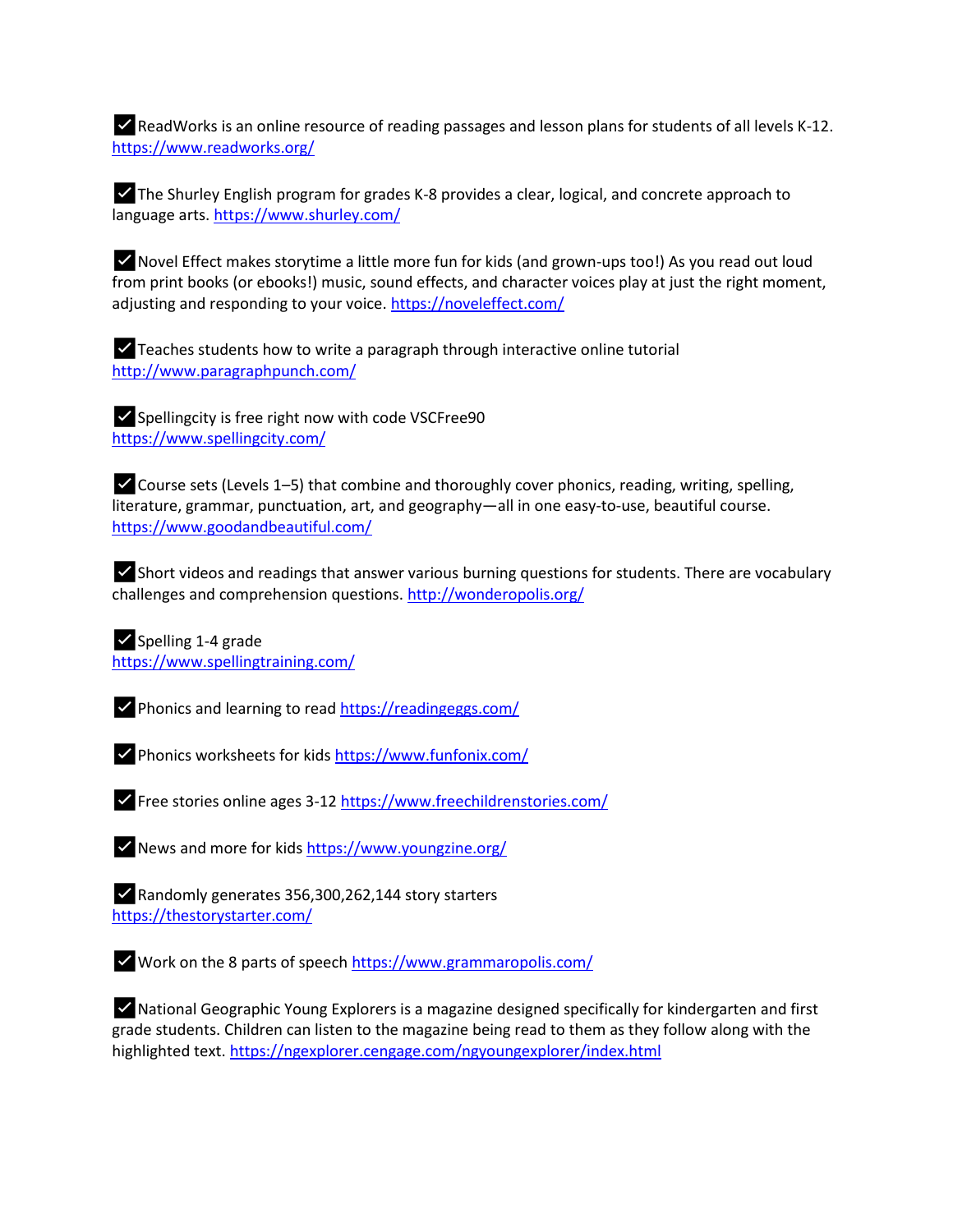## **Science**



✅Daily free science or cooking experiment to do at home[.http://www.clubscikidzmd.com/blog/](http://www.clubscikidzmd.com/blog/?fbclid=IwAR2yYaskdX9wRDvJHFuoUVVl3AevqIo2_Px_q_wiPGZTH67Jo6Oypu_keiE)

✅Chemistry [https://www.playmadagames.com/](https://l.facebook.com/l.php?u=https%3A%2F%2Fwww.playmadagames.com%2F%3Ffbclid%3DIwAR0cUSzFJQAVbW6GJRirKCa-XpLwZjO0K7TTKWmIrN2Crgnu4Q3Zu7H2eP0&h=AT33TlrdPAewlVIaVZDcAXp_9rVHKeN8N2uJiA9sCR7RkqqJObNuNh4peMpO-BZvTVg7MBz95GwyqcWm-nvyQ5zRt_EVmo14pASMSPE9yf6U-29bNKipyaUQ3iCZz4mE1Z8Cq1-PAtTj8y5yisG16-QsLbHuUNnfw8J8og)

✅K-5th Science lessons [https://mysteryscience.com/](https://l.facebook.com/l.php?u=https%3A%2F%2Fmysteryscience.com%2F%3Ffbclid%3DIwAR2lCAJzow1jJEhtpOtCn-ypRz_JF3Fwz-x5YJ4jbRmuL7QA_bz9tVEU3pU&h=AT0O3n90kxQHeL_gyOZPg09G_cpR0RuFH-uXICIsN8EOfdE-CnL51hWfWPlto8riKyGELGXnmwbSch019GvdmsyuG0Cqsd7UPWj4mHJzoRbetmI67zwFBBv5ZQ5csLGEuqs5PxiBp0GSht82Kl7O576AAhexjs7izQEwLA)

✅Interactive video earth science based curriculum supplement. [https://www.everyday-earth.com/](https://l.facebook.com/l.php?u=https%3A%2F%2Fwww.everyday-earth.com%2F%3Ffbclid%3DIwAR1Kx6Nj2bVwbEKJVgd-kjFX2oTr1_8m-TSbS1InpvY7snRMAkvlTAhhAU4&h=AT0W0jf_RIGsDOJ008xkqmC0zkrq23mJovKPZXPFy25-ZLIsXTRczzUHAJSS5CmEtXxiin47DdgJwIDBrX-hshdZPHkNX7ocT_hZlBmDWJmIyws-SnINK_Wg6PjryhE7146fYbHb0O105jm3tt-b7iTeU-otivcRYd-ldw)

✅80+ do at home science activities [https://elementalscience.com/…/n…/80](https://l.facebook.com/l.php?u=https%3A%2F%2Felementalscience.com%2Fblogs%2Fnews%2F80-free-science-activities%3Ffbclid%3DIwAR3tXoyhEf9PSwL-aI2-onit_ANWIcigStpL56mLEV48F21WHEZBEhOTNFQ&h=AT1DjJYKOE2awUoaTIjfzRJCfN80ESb_ee4OdXzNuJSmKSC_Bqct_Lvo1I16v7S1y5hQ5Pg1gmMEv6fEBSxuaJDHPSLn1EZzMn8x8-PjPmYNZmJLA0xzYqEZeRiqHJiCTUXiIL27m1gJbGvbLoIzAXk1RqeUAWMgMmD9zw)-free-science-activities

✅High school chemistry topics [https://www.acs.org/…/hi…/chemmatters/articles](https://l.facebook.com/l.php?u=https%3A%2F%2Fwww.acs.org%2Fcontent%2Facs%2Fen%2Feducation%2Fresources%2Fhighschool%2Fchemmatters%2Farticles-by-topic.html%3Ffbclid%3DIwAR2JcPUmCXkT4pT_TqGYo48YYOGEo0uG5qA-NWg14Z7KfPVcd0gw6qljQaI&h=AT3UwgicUcpmQYfWQ267Ivi1c8TfMJ28-FJombFf9wjvh4HPUHI1KjKRvLvQndJ8UoIqB8U60wjRU9sT7v3GwXy0yqHtAbTaxiSoVqxup9qVyI0OxJskS2XUBcbrpcGOHQGQXlh3tyjFK9-EXVPg0Bl0XKyABvX36czAxQ)-by-topic.html

✅Hands on Elem science videos [https://www.backpacksciences.com/science-simplified](https://l.facebook.com/l.php?u=https%3A%2F%2Fwww.backpacksciences.com%2Fscience-simplified%3Ffbclid%3DIwAR3uNS1Yq9PUh4hjDYT1dEzeNJf-UaVg-RUhhQFoP0ZDPSKMOjune8mq1G0&h=AT0gLeF_T5BRfqSGo_-F55IqBtdZw_TObANxMRXEWKxUTa_SoljEc-gwOMfxxWmeqtl6OqHmC0xdmiPaOcQgVOQfG6rYxEG5ZtADQKq14TH8usdcRieYbpLaVxdEi4wDlhztDJRkYXHt1f0mbVBdDHWxDMKTJetptBu_Ug)

✅Science simulations, scientist profiles, and other digital resources for middle school science and high school biology [https://sepuplhs.org/](https://l.facebook.com/l.php?u=https%3A%2F%2Fsepuplhs.org%2F%3Ffbclid%3DIwAR32bJQK136_qDFwI6F2m1PiTvfYREpoy-CEIe-Ht33l57mtZ2Tbs_fs3rA&h=AT3oAsC7SaPCxLsSGkkYHavKsF9JgQ_IcBzSuGHQ7TYgttUWdqM2AZkgj5pisf2wsAm4xGYulqnIZwy9j36Pts4bbrFhnQgIR86rbn7ko2ZEPSIEtuLySkgwR7RGQW3FEpJ789_Sb9m32V62BtSxerWtJXB4INv6RojySg)

✅Science projects that can be completed with or without Internet access [https://sciencespot.net/Pages/classhome.html](https://l.facebook.com/l.php?u=https%3A%2F%2Fsciencespot.net%2FPages%2Fclasshome.html%3Ffbclid%3DIwAR36sEOheKqXofklqOkXenJ7tgpjgRlJfGzaZ9dzUP2OxjXzXtC4k7YXUQ4&h=AT3lZKQKrb4LBbHkGRhU-xWUKEiLOfNQd3mI5QDYvGdiq7LcU5oima1yYlSuyrCiN2wR4Ui5iaOD4V7DdoS6TVinpHB73taCqkPGK7rIPN6ynAlxIWg44dZADauW4BvIFtn6DV2DWCZPo3ohHQ_CUW-K2eq8hmM_Y_hTJQ)

✅Next Generation Science video game focused on middle school where students directly engage in science phenomena as they solve problems[. https://www.tytoonline.com/](https://l.facebook.com/l.php?u=https%3A%2F%2Fwww.tytoonline.com%2F%3Ffbclid%3DIwAR1tLWAxnSR2E27RgxXZMqd839u2jzwlWUrYVbjfYd0ygQQUwoPDYRpWEHo&h=AT3LzkQD23SKUkzSfETLCPPHzkL1lhrDguQt2Coff-Lap--sK3SQGF6ThRybf2uJvkkUKHLLupdEwaafVcWAamRfFhh9KtIlfYsSi6Lt566vKUx_mPJNt88whOU2VTelfx4T2CvGlC-plIAYzHrZyUJC6tqZsyZqGgfmnQ)

✅Learn all about earthquake[s https://earthquake.usgs.gov/learn/kids/](https://l.facebook.com/l.php?u=https%3A%2F%2Fearthquake.usgs.gov%2Flearn%2Fkids%2F%3Ffbclid%3DIwAR2bXie4xMVqe8xWZoYfU4Fngbdzl2QYKU5853w9HbRZ6zDxLkpvr5auNqw&h=AT1FtYY0Th1tquLbXqjY8nvsXhcPLq5z233zBeZdKZa9KQAP7rqD5Cxci1QVvuqewq9u-gkM83hJjl2nCtYcu9L8BlrJ68BSXBSz6xoZ3J2UzHLp0LNt_91V36EPsY3j0xKaltVxtV8EfqxVrx7d1Zi8P_0BF3nfU4d3-Q)

✅Learn all about the periodic table [https://www.chemicool.com/](https://l.facebook.com/l.php?u=https%3A%2F%2Fwww.chemicool.com%2F%3Ffbclid%3DIwAR2q-CP2m_keLY7jf45n2NneNfk5GtwyasOWju-CU_VbVTmfkI4dXZvM-Ss&h=AT3NqRRhSo7jd6yHByCtJBiofT9dYd9UXn4XzziSoZ3rHr-HLdzBAEyLqrUPjsrqBZwbZ4gLBlf6KdiqhfdKyosLOmnrVLji8dDFtVlt4DLxttmQeykU9trO5GxqiQ84iABdqgNnlLMvpegowCPBL3BTXhmiHQMyy7spKg)

✅Farmer's almanac for kids... Date, weather, moon phase, etc. [https://www.almanac.com/kids](https://l.facebook.com/l.php?u=https%3A%2F%2Fwww.almanac.com%2Fkids%3Ffbclid%3DIwAR125Rt0alvL9QjvDoBkhgQyWFanqbASzf2T1hLrqlhWB3W19UORk2SeO2Y&h=AT2_SFds30jdp2kDwLPg-6PdMC2BcUjvB4UnfQ4dfoho1XiDEIbTu-FpWayUUy6ffqrV6v5DqmpmjiKkcxlkkrjWVdYwtF1-kuY0oI1vl4uulAAw-CBmXa_hOn7jpFfmPWBaIZBBBZA4nh2-V1ln5XMF91HDT7jCuAYklQ)

✅Space science for kiddo[s https://www.nasa.gov/kidsclub/index.html](https://l.facebook.com/l.php?u=https%3A%2F%2Fwww.nasa.gov%2Fkidsclub%2Findex.html%3Ffbclid%3DIwAR3rInww_3lxnk5iH62pIFI8dr_X1F4W-Kt3y6WwNOpozIlg5g6UHDQBXww&h=AT3ykkoIAyUFA5gludOWaTX6cCPE3-78Zr6xqylyDXkmfiT69l5U7MRPqGMC0mAwMSxGZyibZ0JOFjMiG37-5SjAeXCUKhAGsaBlEoiH-Ca8cZRUGrD0kxuP8rCU9aaWBhwCuWaettdiV8riY4uundBgNq_mDhp6rGnXFA)

✅Tons of science experiments that you can do at home [https://www.stevespanglerscience.com/lab/experiments/](https://l.facebook.com/l.php?u=https%3A%2F%2Fwww.stevespanglerscience.com%2Flab%2Fexperiments%2F%3Ffbclid%3DIwAR3euF5_5bIC7ue1i6SjBNqPxN2eXfqSPvb7YmK2WtVzUIMfV1gVB2c07zg&h=AT2JZ3EZFm6EAonxskNIBn1zMk7MrOtRc-HUlsAncLm4rh_n0hMCz7VH8MLhNOQqudF1fjtRg7l79mi1wouvFCXaeQyXZd71S6ST5LIV_U8mIJAyBrKOkjOvii-T7aKBQKhSToNC-jrTzJi2ZRqXI6mc4b_GknJ6fBz92A)

✅Just explore, have fun, and learn some science along the way. [https://thehappyscientist.com/](https://l.facebook.com/l.php?u=https%3A%2F%2Fthehappyscientist.com%2F%3Ffbclid%3DIwAR0lJPUoBLC0V6vSrK9gRVfbm24flfCJer-5-pC2Sr1U7vJNNt4ofQMC-rg&h=AT06X5GU_8XODE4TNTChr1OUK6xqEufXdcNY9gxOWu6xzleuEmVARvhWjYVwBGajL8VbjSk6G1-4F1NVsDx5o2W1derjlL7jDmHAfMfVXz85W1GQp9G-ZSrW2nYbygYzaa_TjFQSrIsHMUMqu1LwFUf-WUmL6cFMxmBxUg)

✅Learn all about cell[s https://www.cellsalive.com/](https://l.facebook.com/l.php?u=https%3A%2F%2Fwww.cellsalive.com%2F%3Ffbclid%3DIwAR0-IeZZwGdEzvMTS42oL5mUAQJFg-rDV6j5U6g2hWYNRRAfgyU3cMiIsOw&h=AT3NWUnizw9rbOLcEbfzEhiMQ1DUe7X2aY7M9Xp34Lab4ysC5LSjajFOmzp6tTFpsh46zRXu5juoXH7O1akSb_nlW67Zb_HzgKgK-l4JDgjAMHK-Sw9DcAIE_MljlquamseamRsYzh9ywRfSC_RCbzuvwyV2bxHcXq5zJQ)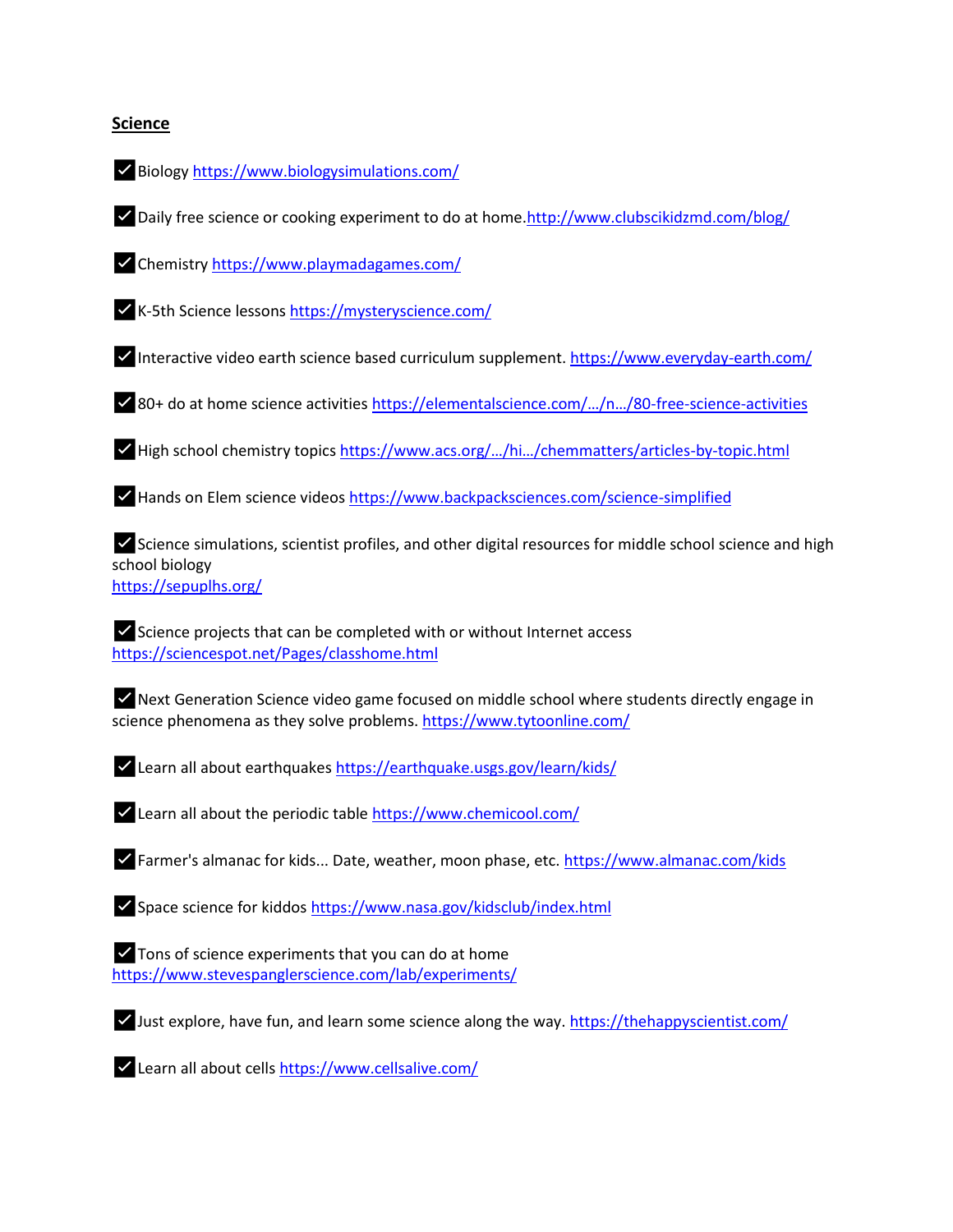✅All sorts of learning here if you dig i[n https://www.google.com/earth/](https://l.facebook.com/l.php?u=https%3A%2F%2Fwww.google.com%2Fearth%2F%3Ffbclid%3DIwAR0YVAK0hl-H9wGVizHGyWJC6IoLeJROSrr0pHXh8EOt31pWKLKliFj91Ac&h=AT2sk8Ao5qhOmfnRVKIflxG7sUW-9zEAgMW97PM2-kZysFaiDW6-MmbHdaad1RjPzHoRncN2cw2Myr0uKmypSIrC3CJgPr5SPAqxBCRxWC9mLzfpdoi9dXLY-ZptdOs-TMM5aV4A1nazNSj0vDd8plfFSRnnPwGWfW5Q9g)

 $\blacktriangleright$  A human visualization platform that allows students to explore the human body in really cool ways. [https://human.biodigital.com/login?returnUrl=/dashboard](https://l.facebook.com/l.php?u=https%3A%2F%2Fhuman.biodigital.com%2Flogin%3FreturnUrl%3D%252Fdashboard%26fbclid%3DIwAR10uRBBZKvUSh_yqNxTIRXLngBdQuSgH2L6_Pke3L1M276LEs42gwGFG9U&h=AT0PeS8qcc2ZPOsSJMTwrSWvqUAt-A1_zHzP-gp9sNHUQrhgSudTtYMyyUl04rDveHQJJLNBC21DvFlvGHeECHg9mVF2ji8uobZx80VRcqT5Gye5aiuSr1Z6ZrCXiF_9dH1nSgYBDCUvr1e-d48f4mm-bA985QK4Vbt_bw)

✅This NASA initiative covers a wide range of topics including weather, climate, atmosphere, water, energy, plants, and animals[. https://climatekids.nasa.gov/](https://l.facebook.com/l.php?u=https%3A%2F%2Fclimatekids.nasa.gov%2F%3Ffbclid%3DIwAR0ZvM_rgS-7VNKz_-Puyu_jhIVrOt0IKTIwRCaPOp5JiYxZuma8iDC5bLQ&h=AT1sTXm_lmjtx-GsY54jKta0xIztYwG5HZvibehspKG7e80Tk_2wIAYzP8tzM4n8gCIrRXd-JnLRc1E3wUnI9rGWVtl7QskHzjIFL6FmR311o8Qax_aTuMlTCpIpD4S09PAniNEkpM8k6DvjJO8aIZcUIZ3gXz187n0J6A)

✅Ask Dr. Universe is a science-education project from Washington State University. Kids can send Dr. Universe any question they may have about history, geography, plants, animals, technology, engineering, math, culture, and more. [https://askdruniverse.wsu.edu/](https://l.facebook.com/l.php?u=https%3A%2F%2Faskdruniverse.wsu.edu%2F%3Ffbclid%3DIwAR0mmz0YGFRSPQu7Fav0mJzS5H6W7qRh7qmJZZIqLlBZ-uB8i2_4fAmpN9Q&h=AT0qs1mx-JRinr-wkq3lyXN_z1ZzBlItlTUsNahbeSVIf2ZkonhvCTRN01CfF4YGBCfCBvhVndb-9k-yLrdDdBYdfkEJRkaRRE5xE9i_ixnd6MfQvaUqw_-9x7gaCgLMLidRfcg245lw_o0eMJCPeRPbCqJ-SP_lnDr75A)

✅From rainbows to tornadoes and winter storms to tsunamis, meteorologist Crystal Wicker breaks down the fascinating world of weather[. http://www.weatherwizkids.com/](https://l.facebook.com/l.php?u=http%3A%2F%2Fwww.weatherwizkids.com%2F%3Ffbclid%3DIwAR2kvpK42uVaRCufTezIDLwj3d9UsZ6a30xKcLyQvUWMkKeBgfalWq5HZ2w&h=AT2Xkn356KG-E52ue3o5Fyla-UzsMs-3xv5hKgYHXVESpWET_Cc8M4UV5stjTU2D1gpWaRnlNtopu2bdwhKZeo04TKu_G3Pfp1Cg-BQsdBBJWivNl5JR2HL3LTeNeOrhW5Kw_fNBsjXSNeendLfVDSGKotWVHw-YL6F7YQ)

 $\blacktriangleright$  This educational website hosted by the Smithsonian Museum takes a deep dive into ocean life. [https://ocean.si.edu/](https://l.facebook.com/l.php?u=https%3A%2F%2Focean.si.edu%2F%3Ffbclid%3DIwAR339ljw2ssTSxo77yB3xDHN_tAAj3GEPzGBUF_GAF-_M0QP83oRTvBBlqw&h=AT0pXFiE9OJZEoXQMkLMf8LUMSkHUgPTttOrQbVEPDNMQOgAGL4h04l6m0gvIiYtyQrTnMOVhJWMhBfmwg7BNQHPRAjcVYg-IZnvipy5gMV8qIdOIqzd29sXw6iQd1Vk5NMChrVhzBdIYy9E2m1TpJw1yaIJtAbEgXOC7w)

 $\blacktriangleright$  Innerbody explores the 11 bodily systems in depth. With interactive models and detailed explanations, this website will help them learn more about the internal mechanics of the amazing human body[.https://www.innerbody.com/htm/body.html](https://www.innerbody.com/htm/body.html?fbclid=IwAR0zl3AzdDSqLFLsKRQZiSHkiYvbCzMwWh7jgvNF5wVWU7WFBFDINKgxZ4U)

✅Explore the surface of Mars on the Curiosity Rover. [https://accessmars.withgoogle.com/](https://accessmars.withgoogle.com/?fbclid=IwAR2jPTBivouB4JCZ0hkHoBVqgG6G2FbA8Pf6bbch-HwIrv39QgnqCul0PTM)

### **STEM**

✅3 Free Weeks of Maker Stations to keep your children creating at home! Each challenge includes simple instructions using materials around the house, QR code video resources, and a student recording sheet. [bit.ly/freemakerstations](https://l.facebook.com/l.php?u=https%3A%2F%2Fbit.ly%2Ffreemakerstations%3Ffbclid%3DIwAR1ymo05sblvJ9sULVP4CHHTA60xgrM5SYwQpVKrdLYK-gyc1_L-xW_UhBQ&h=AT0Cu1-YjoGnyEN0E7saPcKyb8RYSCk7y-ncamTh-RNww5Z-qxBRwDOaxMR9hpF5aPT0mZxyYdgzxHxMxAep6E2HnbjVPhYJPgxVMT6fX4mFKp5G7UCeq4qegp_5uGi-GqJnHm4EQHq_xf6j8aKRXTkV6doeIMMFnqNs4g)

✅3D printing projects and Coding projects, involving math and other K-12 subjects [https://www.instructables.com/…/EdgertonCent…/ins](https://l.facebook.com/l.php?u=https%3A%2F%2Fwww.instructables.com%2Fmember%2FEdgertonCenter%2Finstructables%2F%3Ffbclid%3DIwAR0JulHQjmfmdb3pAxMLsmMY9imDcZugGBzZkKGcpmMr30Tes9L6BLr79JM&h=AT2HNzZEBYYnnZYP9DgJtR5T1Qja-lpW6J2ZFTXNGNkI80JlvtqG-zCIYhcqnUVE15WDkj0XMbPZ_qX0nDSKmX25B4iTHuKkIR7uAqRAKDDgvLKCcPf08hnkanIvUb9BlNey3Smvihn5F2yyF5hbPYA8Clz8mcaHiImBSQ)tructables/

✅A collection of hundreds of free K-12 STEM resources, from standalone models and simulations to short activities and week long sequences of curriculum materials. [https://learn.concord.org/](https://learn.concord.org/?fbclid=IwAR1Rfu_FnETnuwIfJ4kr8vSjHurs-TWnORU2hfUrMJs4ToMOWQ-7cu1xgb0)

✅Learn to code [https://www.codecademy.com/](https://l.facebook.com/l.php?u=https%3A%2F%2Fwww.codecademy.com%2F%3Ffbclid%3DIwAR1qqSzm-Z1HWWqUogK-JLQSDB6AfJEQpBlbsZdSTU18rxP-V4A3q2teIK0&h=AT0SpD-WdkVnn0H9gEueJrXG7C8Vfaq2i60gAvpQL_ZwvcL2pI59yOCYcRVIKHkVkzP8KDVQbTVPhhbTkR1fFacHCbZMZZb1olXxRRPxxoguShgrcS7I1_MdYSx_obYsoHTjqEQ6_lZCzlKu3Rz_fVKxazGzrVJe9w251A)

✅Scratch draws students of all types into coding and lays a foundation for future learning. [https://scratch.mit.edu/](https://l.facebook.com/l.php?u=https%3A%2F%2Fscratch.mit.edu%2F%3Ffbclid%3DIwAR1hqJwwuPX8GEpSz8oe-vdheY4aj3ku5F4C9SwV5Lbg7ptdePaUGmzHPcI&h=AT2TayBWXsGyDq0XVIgJncWA-da7kCf4EipSaST2liG3WFYfLR3ov3dJjaMjJPMTEms1t3jFKihKfunS_Ns93YjIef0-fgQRPhTxFt1i4iN4Nwjp9UFcvTLXogeCXFGhwi-HzN6qddEcVs3-qlp1bvACysc3fH3ALvRtrg)

✅Coding for ages 4-1[0 https://www.kodable.com/](https://l.facebook.com/l.php?u=https%3A%2F%2Fwww.kodable.com%2F%3Ffbclid%3DIwAR2Q7l2YmMDbaxcic4oB2m285AqLBfxI6GLuO0we1TxkEzmF03YhlpVy9n0&h=AT03BJJx9xQFHIULNwxpDUg8UlzrWdNLh4kIkbb5gsTcfcWSqJ2OZsOMHjbD5_3VAzWJ0PZBfOzSqNmYFXNDVT6VA2solPX1GIm5Z2etNfOw9slGwwxWpDGl9dCAoibhvRYzbUFGDurpsK2qBJEQizBUVTsupDxtaoVGkQ)